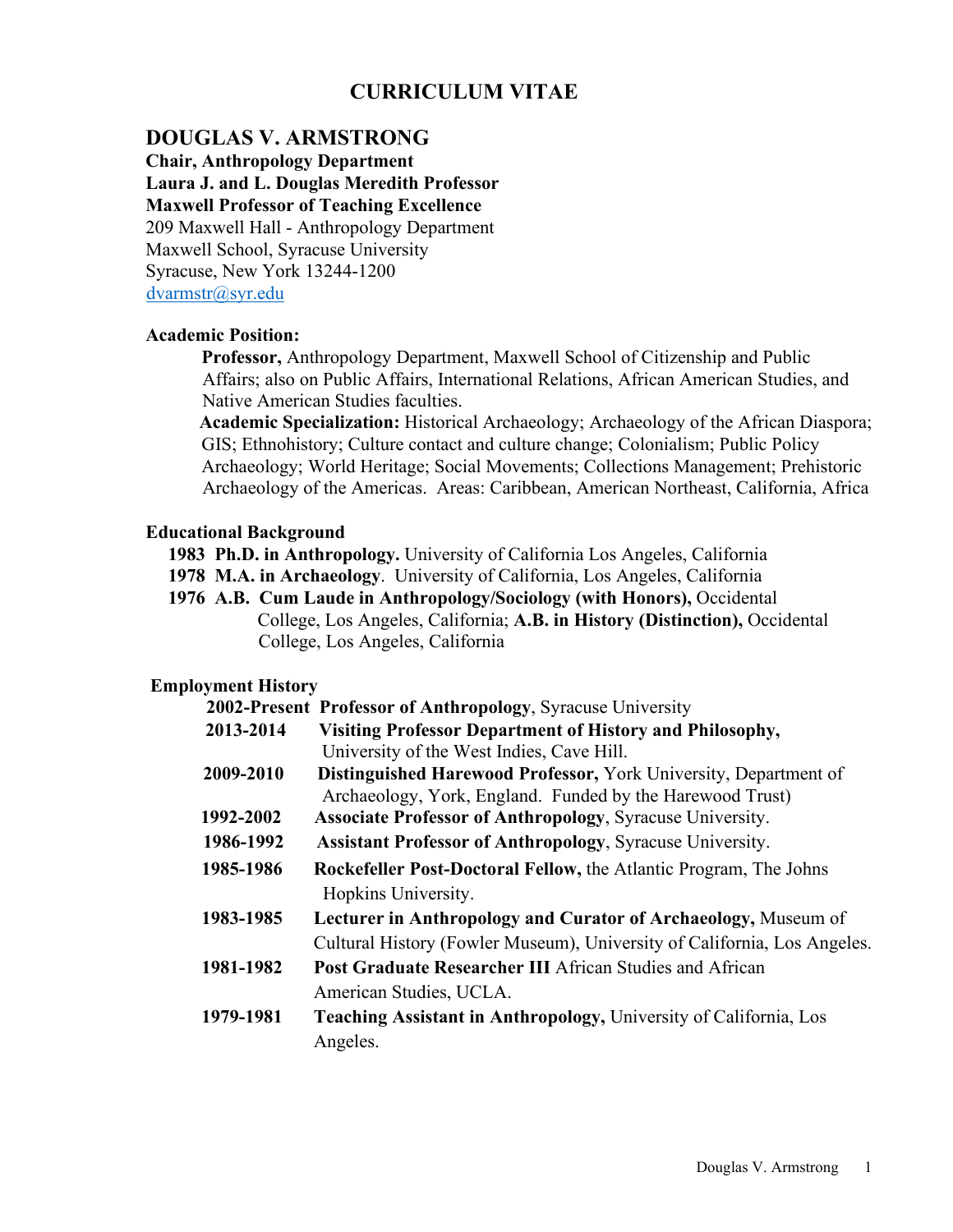# **Honors: Awards and Grants:**

| 2019-2021 | National Geographic Society: Research Grant - Archaeology of the Trading Center<br>at La Soye, Dominica and early trade and interaction with the Kalinago (co-PI with<br>Diane Wallman (U. South Florida), Mark Hauser (Northwestern), Kenneth Kelly (U.<br>South Carolina). |
|-----------|------------------------------------------------------------------------------------------------------------------------------------------------------------------------------------------------------------------------------------------------------------------------------|
| 2019-2020 | "Where Strangers Met: Archaeology of an early Kalinago / European Trading<br>factory on Dominica" Syracuse University, Success and Excellence (CUSE) Small<br>Grant.                                                                                                         |
| 2019      | "LiDAR Drone", Syracuse University Equipment Grant.                                                                                                                                                                                                                          |
| 2018-2020 | "Urban Archaeology and Cultural Heritage of the I-81 Corridor: Recovering                                                                                                                                                                                                    |
|           | Syracuse's the Past as We Plan for the Future" Syracuse University, Success and                                                                                                                                                                                              |
|           | Excellence (CUSE) Grant Program (with Guido Pezzarossi).                                                                                                                                                                                                                     |
| 2008-2020 | <b>Department of Homeland Security: Collections Management Grants (7). New</b>                                                                                                                                                                                               |
|           | submission and three-year extension granted October 2017.                                                                                                                                                                                                                    |
| 2003-2020 | US Air Force, Rome Research Facility: Collections Management Grants (15).                                                                                                                                                                                                    |
|           | Renewed and current.                                                                                                                                                                                                                                                         |
| 2017-2019 | Smithsonian Museum of African American History: Capacity Building Grant -                                                                                                                                                                                                    |
|           | Barbados Curation, Archaeology, and Heritage Management Training (with Kevin                                                                                                                                                                                                 |
|           | Farmer, Deputy Director, Barbados Museum and the Barbados Museum). Two grants.                                                                                                                                                                                               |
| 2017-2018 | Appleby-Mosher Award and Maxwell Research Fund: LA-ICP-MS Analysis                                                                                                                                                                                                           |
|           | (Chemical characterization of ceramics - Barbados).                                                                                                                                                                                                                          |
| 2014-2017 | National Science Foundation: Social Organization and the Development of Capitalist                                                                                                                                                                                           |
| 2015-2017 | Systems in Barbados (Grant No. BCS-1414512).<br>National Science Foundation: "Early Plantations in Barbados: Characterization                                                                                                                                                |
|           | of Earthenware Ceramic samples from enslaved laborer and planter contexts."                                                                                                                                                                                                  |
|           | (MURR INAA Subsidy NSF grant #1415403).                                                                                                                                                                                                                                      |
| 2015-2017 | Syracuse University Internal Research Grant: "Collaborative Analysis to Define                                                                                                                                                                                               |
|           | Enslaved Laborer Diet in Barbados."                                                                                                                                                                                                                                          |
| 2015-2017 | National Geographic Society: "3D scan of cave at Trents Plantation, Barbados."                                                                                                                                                                                               |
|           | (NGS grant #9755-15)                                                                                                                                                                                                                                                         |
| 2015      | <b>First Place: Diversity Field School Competition. Gender and Minority Affairs</b>                                                                                                                                                                                          |
|           | Committee. Society for Historical Archaeology, SHA Conference, Seattle, January                                                                                                                                                                                              |
|           | 2015.                                                                                                                                                                                                                                                                        |
| 2014-2016 | National Geographic Society: Early Plantations in Barbados and the Social                                                                                                                                                                                                    |
|           | Impact of the Sugar Revolution: Archaeology at Trents Plantation.                                                                                                                                                                                                            |
| 2014-2016 | <b>Engaged Anthropology Grant, Wenner-Gren Foundation: Public</b><br>interpretation of early plantation archaeology at Trents Plantation, Barbados.                                                                                                                          |
| 2013-2015 | <b>Appleby-Mosher Award and Maxwell Research Fund: Plantation studies</b>                                                                                                                                                                                                    |
|           | in Barbados.                                                                                                                                                                                                                                                                 |
| 2013-2015 | Monticello – Mellon Grant: DAACS Research Consortium, Monticello                                                                                                                                                                                                             |
|           | Foundation: Grant to support faculty and student training and analysis                                                                                                                                                                                                       |
|           | equipment. Collaborative partner in DRC.                                                                                                                                                                                                                                     |
| 2012-2013 | Wenner-Gren Foundation: Early Plantations in Barbados.                                                                                                                                                                                                                       |
|           |                                                                                                                                                                                                                                                                              |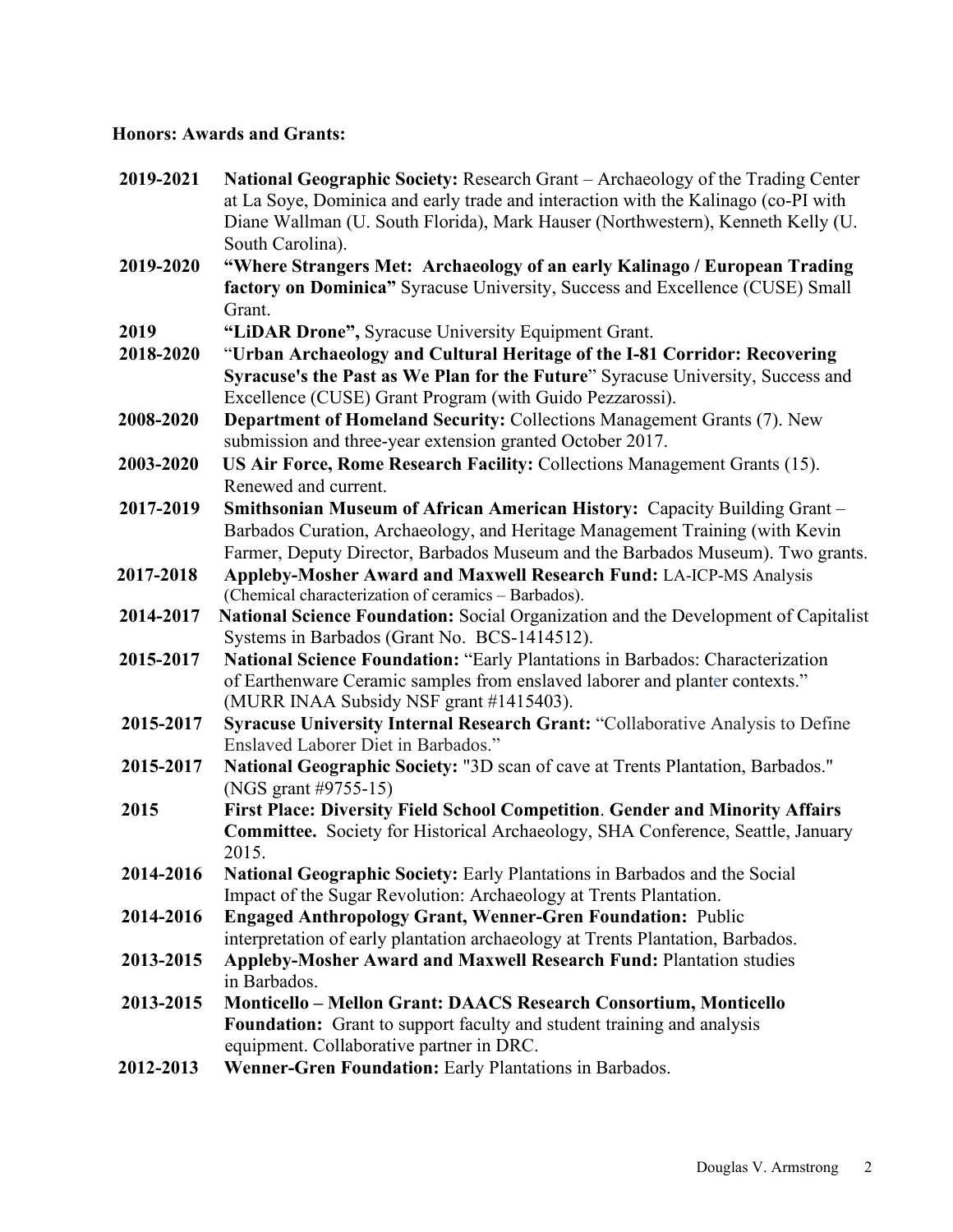# **Honors: Awards and Grants: (continued)**

| 2012-2013 | Honorary Visiting Professor: University of the West Indies, Cave Hill,<br>Barbados.                                     |
|-----------|-------------------------------------------------------------------------------------------------------------------------|
| 2012      | Janine Foley Award for Advocacy of Education in Heritage Preservation.<br>Preservation Association of Central New York. |
| 2012      | US Air Force, Rome Research Facility: Grant to Review and Revise Five Year                                              |
|           | Cultural Resource Management Plan.                                                                                      |
| 2011      | <b>Appleby-Mosher Award - Plantation studies in Barbados</b>                                                            |
| 2011      | Dean's Summer Grant for Research - Plantation studies in Barbados                                                       |
| 2010      | Outstanding Undergraduate Advisor Award. College of Arts and Sciences,<br>Syracuse University.                          |
| 2009      | Distinguished Harewood Professor, York University, Department of                                                        |
|           | Archaeology, York, England. Funded by the Harewood Trust of Yorkshire,<br>England.                                      |
| 2008-2020 | <b>Department of Homeland Security: Collections Management Grants (7).</b>                                              |
| 2003-2018 | US Air Force, Rome Research Facility: Collections Management Grants (14).                                               |
| 2007-2012 | Kongen's Quarter Archaeology: Grants for archaeological investigation of the                                            |
|           | Magens-Pedersen House, Charlotte Amalie, St. Thomas, VI (5 grants, from                                                 |
|           | Blackbeard's Hill and Kongen's Quarter Historical Trust).                                                               |
| 2007-2011 | <b>Syracuse University Chancellors Funds: Connective Corridor and</b>                                                   |
|           | <b>Community Initiative:</b> Research at the Harriet Tubman Home, Auburn New                                            |
|           | York.                                                                                                                   |
| 2005-2007 | US Air Force, Rome Research Facility – Grant to develop a Cultural Resource<br>Management Plan.                         |
| 2004-2008 | Laura J. and L. Douglas Meredith Grant and permanent Professorship.                                                     |
|           | Outstanding Professor at Syracuse University. World Heritage and Harriet                                                |
|           | Tubman Home Projects.                                                                                                   |
| 2003-2006 | Virgin Islands National Park, National Park Service. Grant to prepare a proposal                                        |
|           | "Cultural Resource GIS for St. John."                                                                                   |
| 2002      | "Spirit of the Lanterns Award" (community service) - Syracuse University.                                               |
| 1999-2004 | Maxwell Professor of Teaching Excellence - Partially endowed Chair                                                      |
| 1999-2002 | Vision Fund Grant: Archaeology of the Harriet Tubman Home: Community                                                    |
|           | Interaction (Syracuse University Instructional Development).                                                            |
| 1997-2001 | Iroquois Gas Transmission System. Collections Management, Instruction, and                                              |
|           | Research. Douglas V. Armstrong (P.I.). Grant for collections management:                                                |
| 1997-1999 | Iroquois Gas Transmission System. Publication grant for a collection catalog.                                           |
| 1997-1998 | Virgin Islands State Historic Preservation Office - Grants (2). National Register                                       |
|           | Nomination for Adrian and Vessup Plantations.                                                                           |
| 1997-1998 | Appleby-Mosher Award for Research- Maxwell School, Syracuse University.                                                 |
| 1997-1998 | Wenner-Gren Foundation: Archaeological Investigation of the East End                                                    |
|           | Community, St. John, US, Virgin Islands.                                                                                |
| 1995-2000 | <b>ISTEA Grant:</b> Department of Transportation - Enhancement Grant (with                                              |
|           | LouAnn Wurst): To create an archaeological site file and GIS for six counties in                                        |
|           | Central New York. (\$440k)                                                                                              |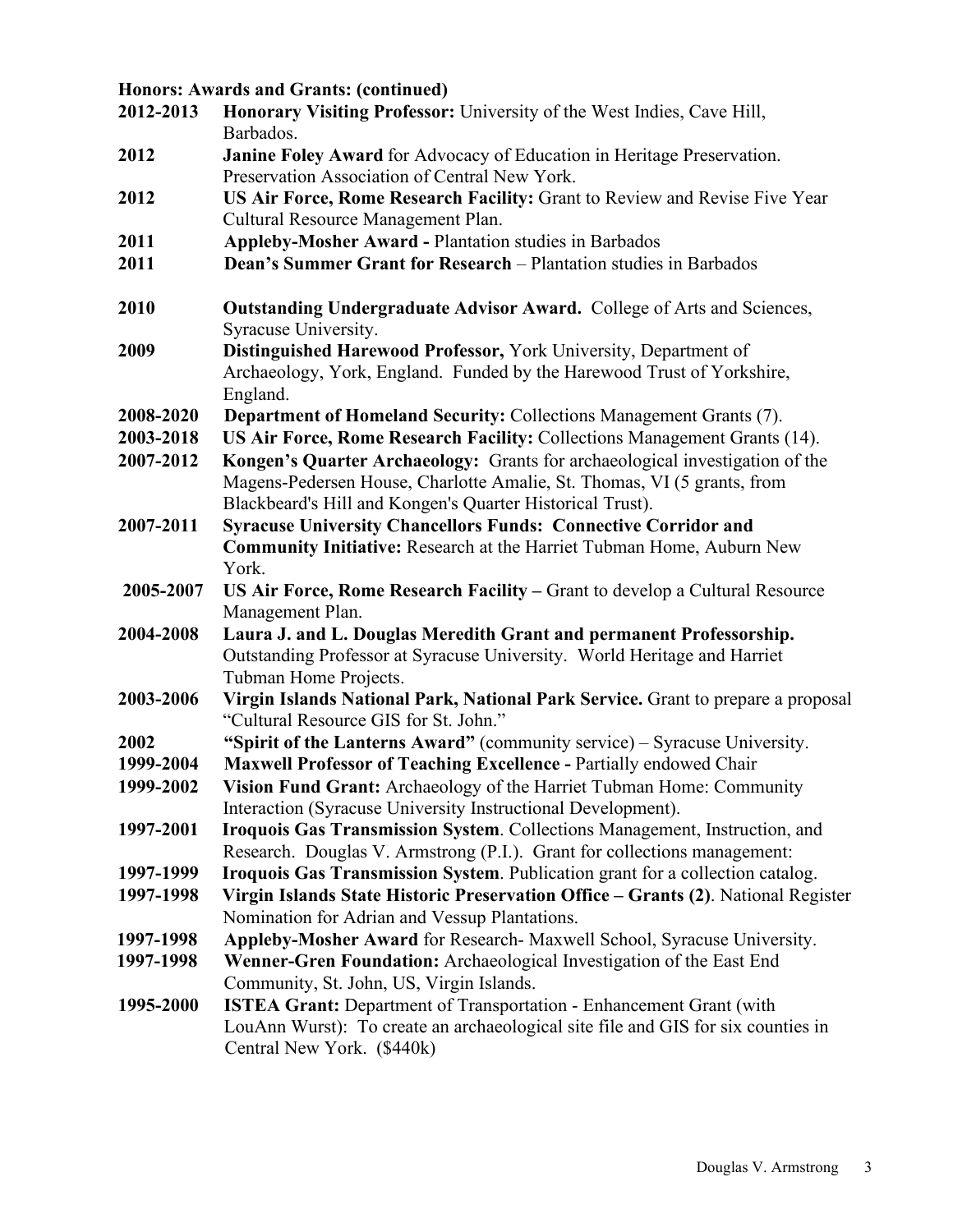| 1994-1996 | <b>LEGACY Grants:</b> Department of the Army: Graduate Student Internships at Fort       |
|-----------|------------------------------------------------------------------------------------------|
|           | Drum.                                                                                    |
| 1993      | National Science Foundation: Bioanthropology in Barbados (Armstrong PD/PI,               |
|           | with Co-PIs Jerome Handler and Robert Corruccini of Southern Illinois                    |
|           | University): Awarded (declined by Handler).                                              |
| 1992      | National Endowment for the Humanities: Summer Stipend research                           |
|           | in Jamaica                                                                               |
| 1991-1992 | National Geographic Foundation: Research at Seville Plantation.                          |
| 1991-1994 | <b>Iroquois Gas Transmissions Systems: Collections Management Grant.</b>                 |
| 1991      | Faculty Instructional Grant (CID), Syracuse University.                                  |
| 1991      | Wenner-Gren Foundation: Afro-Jamaican Transformations at Seville                         |
|           | Plantation.                                                                              |
| 1990      | New York Power Authority Grant: Collections Management, Instruction, and                 |
|           | Research.                                                                                |
| 1990      | Appleby-Mosher Award for Research- Maxwell School, Syracuse University.                  |
| 1989      | The Daniel Patrick Moynihan Award - Distinguished Non-Tenured Faculty, the               |
|           | Maxwell School, Syracuse University.                                                     |
| 1988-1991 | Research Grants from the Jamaican National Heritage Trust.                               |
| 1987-1988 | Faculty Senate Research Grant, Syracuse University.                                      |
| 1985-1986 | Rockefeller Residency Post-Doctoral Fellow, Program in Atlantic History,                 |
|           | Culture and Society, The Johns Hopkins University.                                       |
| 1985-1986 | University Grant, The Johns Hopkins University.                                          |
| 1985-1987 | Excavation Grant from the Mission Soledad Restoration Committee (Co-PI                   |
|           | with Paul Farnsworth).                                                                   |
| 1981-1982 | Fulbright-Hays Doctoral Fellowship: Research at Drax Hall, Jamaica.                      |
|           | 1983, 1981, 1980, 1978 Friends of Archaeology Fellowships, University of California, Los |
|           | Angeles.                                                                                 |
| 1981      | Chancellor's Patent Fund Grant, University of California.                                |
| 1978-1981 | Regents Research and Travel Grants, UCLA (3 grants).                                     |
| 1978-1979 | University Grant, University of California, Los Angeles.                                 |
| 1976      | Sigma-Xi Award in Anthropology, Occidental College.                                      |
| 1974-1976 | National Exploration Award (1974) and Explorers Club Education                           |
|           | Fund Grants (3).                                                                         |
| 1973      | Sierra Club Scholarship for Ecological Studies, Galapagos Islands.                       |
|           |                                                                                          |

**Honor Societies:** Sigma Xi (Scientific Scholars); Phi Beta Delta (International Scholars); Phi Alpha Theta (History); Lambda Alpha (Anthropology, founder and advisor to Syracuse chapter)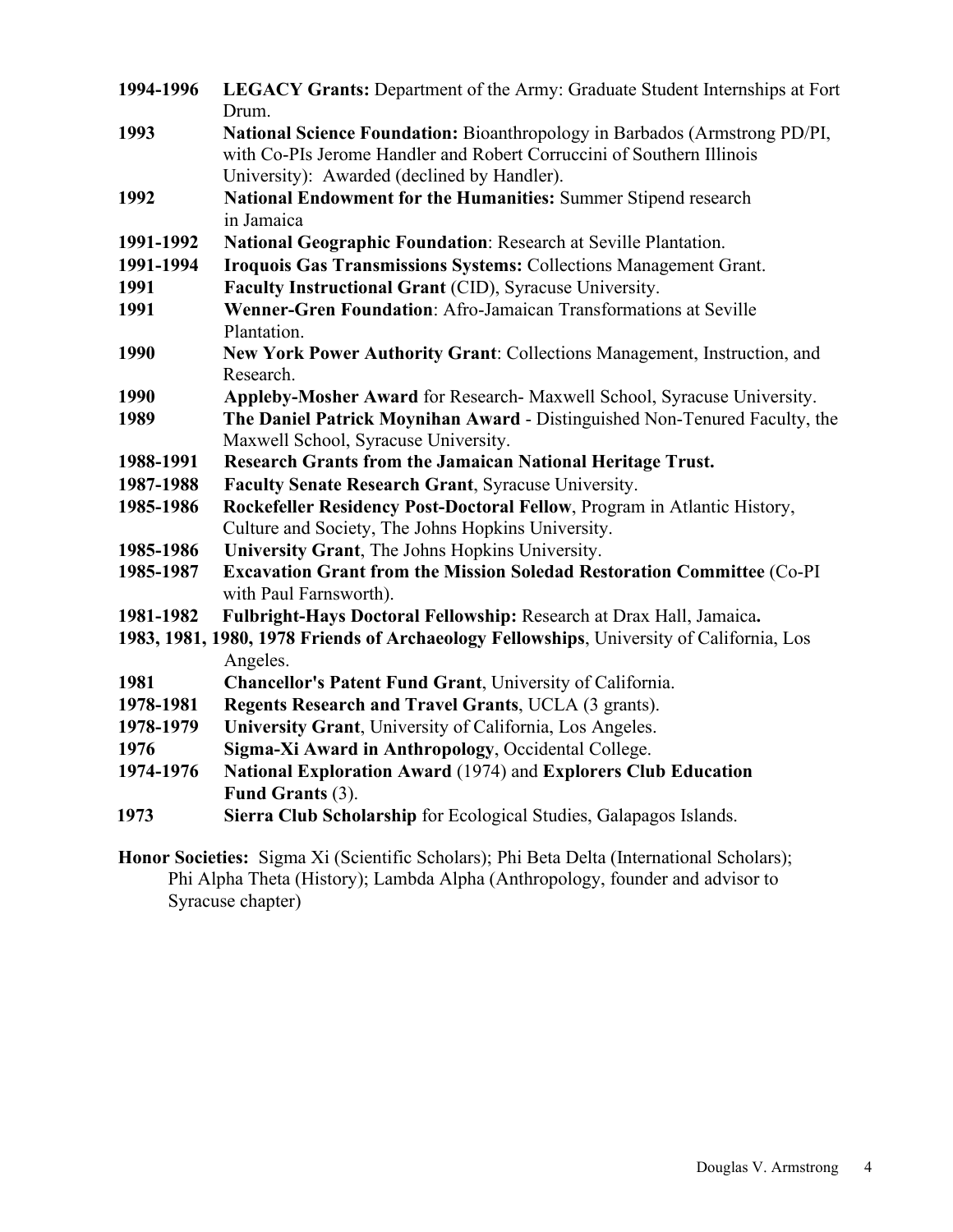# **PUBLICATIONS**

### **BOOKS** / **MONOGRAPHS**

**Armstrong, Douglas V.** n.d.**.** *Harriet Tubman: Uncovering Inspiration, archaeology of Harriet Tubman's Life in Freedom*. Under review Syracuse University Press**.** 

de Waal, Maaike S., Niall Finneran, and Matthew C. Reilly, **Douglas V Armstrong,** Kevin Farmer, Editors, 2019. *Pre-Colonial and Post-Contact Archaeology in Barbados: past, present, and future research directions*. Leiden, Sidestone Press, Taboui No. 5: Caribbean Archaeology Series.

Delle, James A, Mark Hauser, and **Douglas V. Armstrong,** 2011. *Out of Many, One People: The Historical Archaeology of Colonial Jamaica.* University of Alabama Press.

**Armstrong, Douglas V.,** 2003. *Creole Transformation from Slavery to Freedom: Historical Archaeology of the East End Community, St. John, Virgin Islands*. University Press of Florida, Gainesville.

**Armstrong, Douglas V**., LouAnn Wurst and Elizabeth J. Kellar, 2000. *Archaeological Sites and Preservation Planning in Central New York. New York State Historic Preservation Office. Pebbles Island, New York*. ISBN 1-929436-06-8.

**Armstrong, Douglas V**., LouAnn Wurst and Elizabeth J. Kellar, 2000. *Archaeological Sites and Preservation Planning in Central New York: A Unified Site File and GIS Database for NYSDOT Region 3* – CD-ROM. New York State Historic Preservation Office. Pebbles Island, New York. ISBN 1-929436-08-4 (Exponential in CD format).

**Armstrong, Douglas V**., Robert Cromwell, Mark W. Hauser, Elizabeth J. Kellar. Katherine Krezel and LouAnn Wurst, 2000.*Archaeological Sites and Preservation Planning in Central New York: A Unified Site File and GIS Database for NYSDOT Region 3*. – Atlas. New York State Historic Preservation Office. Pebbles Island, New York.

**Armstrong, Douglas V.**, Robert Cromwell and Thomas Tolley, 1999. Accessing the Past: The Iroquois Gas Transmission System Gas Pipeline Archaeological Collection. Technical Summary, with goals and recommendations for Collections Management Procedures. Includes CD-ROM Catalog*. Syracuse University Archaeological Research Report*. Volume 12 Number 1. ISBN 1929436-00-9.

**Armstrong, Douglas V.**, Robert Cromwell and Thomas Tolley, 1999. Accessing the Past: The Iroquois Gas Transmission System Gas Pipeline Archaeological Collection. The Artifact Catalog (CD-ROM*). Syracuse University Archaeological Research Report*. Volume 12 Number 2. ISBN1- 929436-02-5; pages: 540.

**Armstrong, Douglas V.,** 1990. *The Old Village and the Great House: An Archaeological and Historical Examination of Drax Hall Plantation, St. Ann's Bay, Jamaica.* Champaign: University of Illinois Press.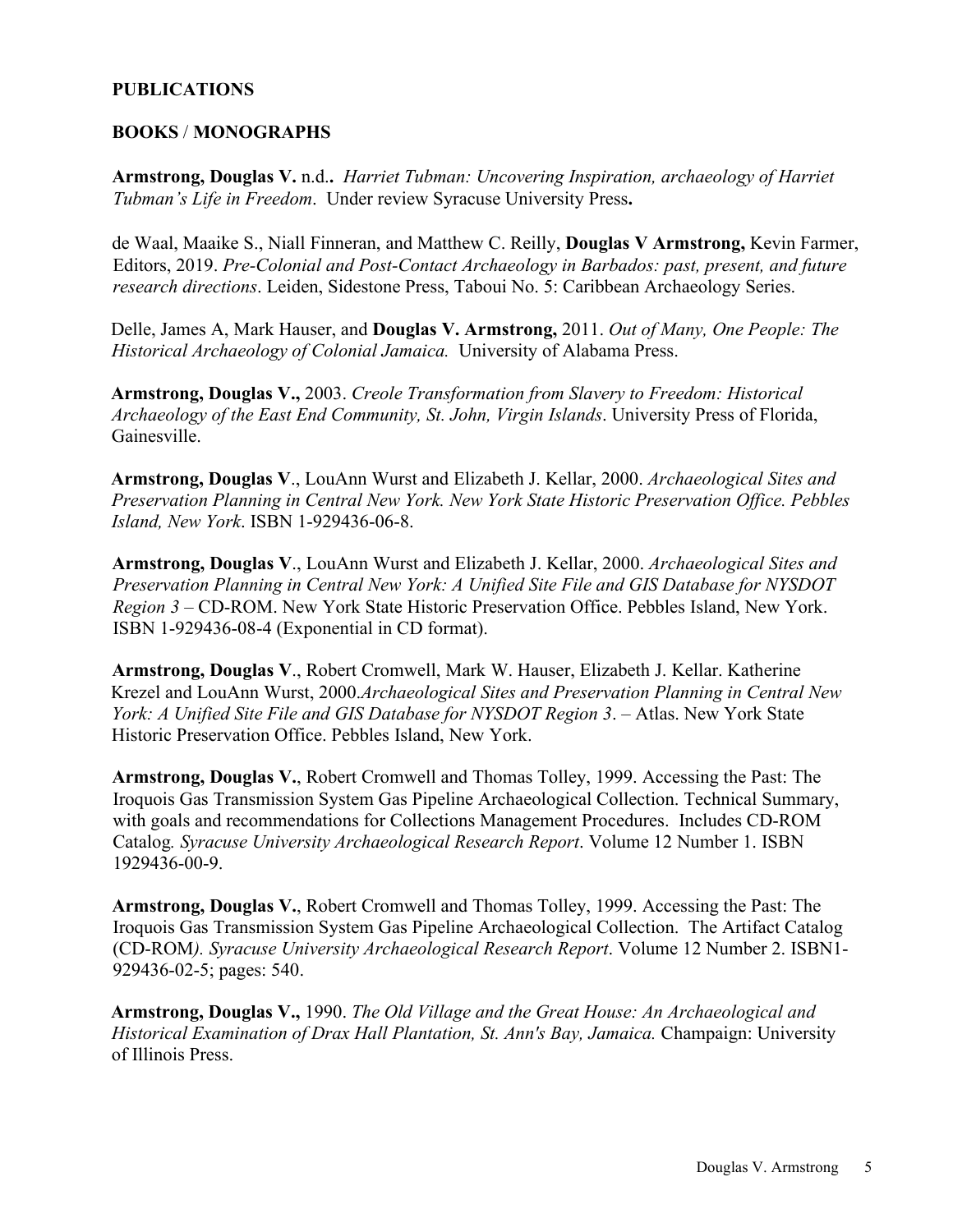# **ARTICLES, CHAPTERS, AND FORMAL REPORTS**

**Armstrong, Douglas V.,** 2019. Capitalism and the Shift to Sugar and Slavery in Mid-Seventeenth Century Barbados. Special Edition on Capitalism, edited by Guido Pezzarossi. *Historical Archaeology* 53(3):468-491.

**Armstrong, Douglas V.,** 2019. Early Seventeenth Century Settlement in Barbados and the Shift to Sugar, Slavery, and Capitalism. In *Power, Political Economy, and Historical Landscapes of the ModernWorld: Interdisciplinary Perspectives.* Christopher R. DeCorse, editor*.* Braudel Center Series, SUNY Binghamton. Pp 131-153.

Hauser, Mark, **Douglas V. Armstrong**, Diane Wallman, Kenneth Kelly, and Lennox Honychurch. 2019. Where Strangers mete: evidence for early commerce at La Soye Point, Dominica. *Antiquity* 134 (Oct): 1-8.

Williamson, Christian and **Douglas V. Armstrong**, 2019. A Danish Colonial Merchant's Residence in Charlotte Amalie, St. Thomas: Material Colonialism and the Intersection of Local and Global Trade at the Bankhus. In *Historical Archaeologies of the Caribbean: On and Beyond the Plantation*. Todd Ahlman and Gerald F. Schroedl, editors. Tuscaloosa, University of Alabama Press. Pp. 90-106.

**Armstrong, Douglas V**. 2019. Trents Cave, Barbados: Clandestine Resistance and Religious Practice. 27th Congress of the International Association of Caribbean Archaeology, St. Croix, USVI. Pp. 567-580.

**Armstrong, Douglas V**., 2019. Trents Plantation: Small-Farm to a Landscape of Power and Enslavement. In *Pre-Colonial and Post-Contact Archaeology in Barbados: past, present, and future research directions*. de Waal, Maaike S., Niall Finneran, and Matthew C. Reilly, Douglas V Armstrong, Kevin Farmer, Editors, Leiden, Sidestone Press, Taboui No.5: Caribbean Archaeology Series. Pp. 157-188.

**Armstrong, Douglas V**., Alissandra Cummins, Maaike de Waal, Kevin Farmer, Niall Finneran and Matthew Reilly, 2019. Introduction: The Past and Present of Archaeology in Barbados. In *Pre-Colonial and Post-Contact Archaeology in Barbados: past, present, and future research directions*. de Waal, Maaike S., Niall Finneran, and Matthew C. Reilly, Douglas V Armstrong, Kevin Farmer, Editors, Leiden, Sidestone Press, Taboui No. 5: Caribbean Archaeology Series. Pp 15-40.

**Armstrong, Douglas V**., Maaike de Waal, Kevin Farmer, Niall Finneran and Matthew Reilly, 2019. Epilogue: The Future of Barbados' Past. In *Pre-Colonial and Post-Contact Archaeology in Barbados: past, present, and future research directions*. de Waal, Maaike S., Niall Finneran, and Matthew C. Reilly, Douglas V Armstrong, Kevin Farmer, Editors, Leiden, Sidestone Press, Taboui No. 5: Caribbean Archaeology Series. Pp. 413-418

**Armstrong, Douglas V.,** 2017. Archaeology, Local History, and the Community. In *The Encyclopedia of Local History*. American Association of State and Local History Carol Kammen and Amy Wilson, editors, Third Edition. New York: Rowman & Littlefield Publishers, Inc., Lenham, MA. Pp 41-47.

**Armstrong, Douglas V.,** 2017. The Enslaved Laborers at Trents Plantation and Trents Cave, Barbados. Proceedings of the 26th International Association for Caribbean Archaeology, St. Maarten, SIMARC Heritage Series No 15, Sint. Maarten. Pp. 15(6): 31-49.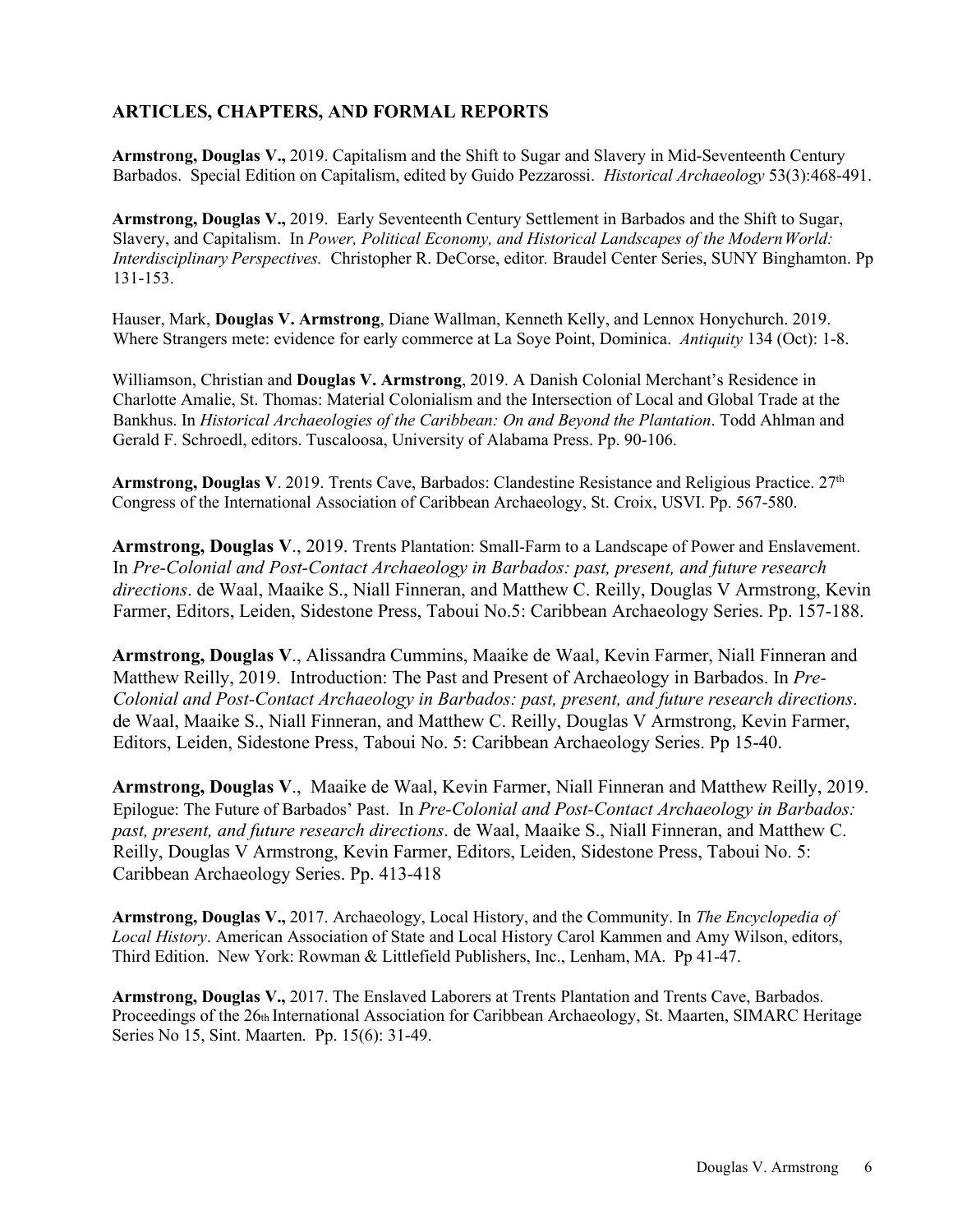**Armstrong, Douglas V**., 2015. Harriet Tubman's Farmsteads in Central New York: Archaeological Explorations Relating to an American Icon. In *The Limits of Tyranny: Archaeological Perspectives on the Struggle Against New World Slavery*. James A. Delle, editor. University of Tennessee Press, Knoxville. Pp. 147-174.

**Armstrong, Douglas V.**, 2015. Cave of Iron and Resistance: A Preliminary Examination. *Journal of the Barbados Historical Society.* 61: 178-199.

**Armstrong, Douglas V.**, 2015. Archaeology of the Enslaved Laborer Settlement at Trents Plantation: 2014- 2015. *Journal of the Barbados Historical Society*. 61: 146-177.

Armstrong, Douglas V., 2015. Archaeology at Trents Plantation, Barbados. Actas del 25<sup>to</sup> Congreso International de Arqueología del Caribe. Instituto de Cultura Puertorriqueño, el Centro de Estudios Avanzados de Puerto Rico y el Caribe y la Universitad de Puerto Rico, Recinto de Río Piedras. Pp. 1030-1048.

Armstrong, Alan D., Christian Williamson, **Douglas V. Armstrong**, Lauren Silverstein, 2015. The Bankhus: Photographic Images and Material Expressions of Colonialism at a Danish Colonial Merchant's House Compound, St. Thomas, Danish West Indies. Actas del 25<sup>to</sup> Congreso International de Arqueología del Caribe. Instituto de Cultura Puertorriqueño, el Centro de Estudios Avanzados de Puerto Rico y el Caribe y la Universitad de Puerto Rico, Recinto de Río Piedras. Pp. 843-859.

**Armstrong, Douglas V.**, 2014. Archéologie de la maison d'Harriet Tubman. Le combat d'une AfroAméricaine en quête de liberté. In *Archéologie de l'esclavage colonial.* Edited by André Delpuech and *[Jean-Paul Jacob.](http://www.editionsladecouverte.fr/auteur/index.php?id=300142)* INRAP, Éditions La Découverte, Paris. Pp. 203-318.

**Armstrong, Douglas V.**, 2014. A Path to Follow: Theresa A. Singleton, J. C. Harrington Medal in Historical Archaeology. *Historical Archaeology* 48 (2): 1-8.

Basil A. Reid, Corinne L. Hofman, R. Grant Gilmore III, and **Douglas V. Armstrong,** 2014. Introduction: Caribbean Prehistoric and Historical Archaeology. In *Encyclopedia of Caribbean Archaeology.* Edited by Basil A. Reid, R. Grant Gilmore III. University Press of Florida, Gainesville. Pp. 1-30.

**Armstrong, Douglas V.,** Christian Williamson, Alan D. Armstrong, and Stephan Lenik, 2014. Gates to Include and Divide: Social Interaction Within and Between Walled and Terraced House Compounds in the Danish West Indies. *Archéologie Caraïbe,* edited by Benoit Berard and Catherine Losier, Taboui n°2, AIHP/GEODE, Université des Antilles et de la Guyane, Sidestone Press Academic, Leiden. Pp. 153 -169.

**Armstrong, Douglas V.** and Matthew C. Reilly, 2014.The Archaeology of Settler Farms and Early Plantation Life in Seventeenth-Century Barbados*. Slavery & Abolition: A Journal of Slave and Post Slave Studies.* 35(3): 399-417.

**Armstrong, Douglas V**., 2014. Drax Hall Estate (Jamaica). In *Encyclopedia of Caribbean Archaeology.*  Edited by Basil A. Reid, R. Grant Gilmore III. University Press of Florida, Gainesville. Pp. 127-129.

**Armstrong, Douglas V**., 2014. East End Free Black Community (St. John). In *Encyclopedia of Caribbean Archaeology.* Edited by Basil A. Reid, R. Grant Gilmore III. University Press of Florida, Gainesville. Pp. 136-138.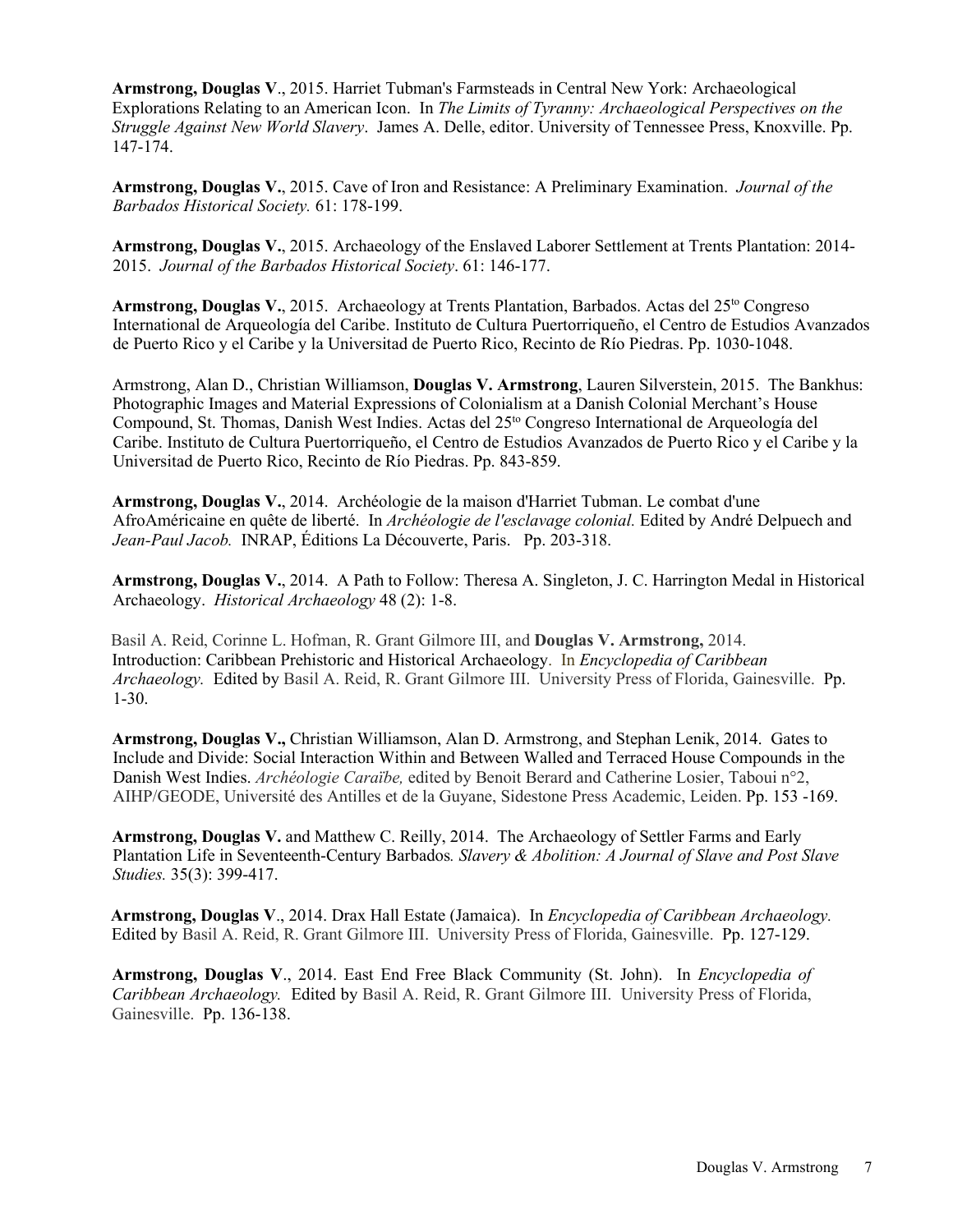**Armstrong, Douglas V**., 2014. Magens House Compound, Kongens Quarter (Charlotte Amalie, St. Thomas). In *Encyclopedia of Caribbean Archaeology.* Edited by Basil A. Reid, R. Grant Gilmore III. University Press of Florida, Gainesville. Pp. 226-227, frontispiece.

**Armstrong, Douglas V**., 2014. The Seville Sugar Plantation (British Colonial Jamaica). In *Encyclopedia of Caribbean Archaeology.* Edited by Basil A. Reid, R. Grant Gilmore III. University Press of Florida, Gainesville. Pp. 309-310.

**Armstrong, Douglas V**., 2013. New Directions in Caribbean Historical Archaeology. In *Oxford Handbook of Caribbean Archaeology*. William Keegan, Corinne Hofman and Reniel Rodriquez Ramos Editors. Oxford University Press, Oxford. Pp. 525-541.

**Armstrong, Douglas V**., 2013, Archaeology at Trents Plantation: 2012 – 2013. *Journal of the Barbados Museum and Historical Society* 59: 43-71.

**Armstrong, Douglas V.,** Christian Williamson and Alan D. Armstrong, 2013. Networked Interaction: Archaeological Exploration of Walled and Terraces House Compounds in the Danish Colonial Port Town of Charlotte Amalie, St. Thomas. In *Scandinavian Colonialism and the Rise of Modernity: Small Time Agents in a Global Arena.* Magdalena Naum and Jonas M. Nordin Editors. Springer. Pp. 275-293.

Finch, Jonathan, **Douglas V. Armstrong**, Edward Blinkhorn and David Barker, 2013. Surveying Caribbean Cultural Landscapes: Mount Plantation, Barbados, and its global connections. *Internet Archaeology*, (35). Council for British Archaeology. doi:10.11141/ia.35.5. Open Access at: [http://intarch.ac.uk/journal/issue35/finch\\_index.html](http://intarch.ac.uk/journal/issue35/finch_index.html)

**Armstrong, Douglas V**., Karl Watson and Matthew Reilly, 2012. The 1646 Hapcott Map, Fort (Trent) Plantation, St. James, Barbados: A Significant Resource for Research on Early Colonial Settlement in Barbados. *Journal of the Barbados Museum and Historical Society*. 58: 97-115.

Armstrong, Alan D. and **Douglas V. Armstrong**, 2012. Craft Enterprise and the Harriet Tubman Home. *Journal of African Diaspora Heritage and Archaeology.* 1(1): 32-65.

Hauser, Mark and **Douglas V. Armstrong**, 2012. The archaeology of not being governed: A counterpoint to a history of settlement of two colonies in the eastern Caribbean. *Journal of Social Archaeology.* 12(3): 310-333.

**Armstrong, Douglas V.,** 2011. Excavating Inspiration: Archaeology of the Harriet Tubman Home. In The *Materiality of Freedom: Archaeologies of Post-Emancipation Life,* edited by Jodi Barnes. University of South Carolina Press, Columbia. Pp.263-276.

**Armstrong, Douglas V**. and Christian Williamson, 2011. The Magens House, Charlotte Amalie, St. Thomas, Danish West Indies: Archaeology of an Urban House Compound and its Relationship to Local Interactions and Global Trade. In *Islands at the Crossroads: Migration, Seafaring, and Interaction in the Caribbean*, L. A. Curet and M. W. Hauser, Editors. The University of Alabama Press, Tuscaloosa. Pp. 137- 163.

**Armstrong, Douglas V**., 2011. Reflections on Seville: Rediscovering the African Jamaican Settlements at Seville Plantation, St. Ann's Bay. In *Out of Many One People: Historical Archaeology in Jamaica*, James Delle, Mark Hauser and Douglas V. Armstrong, editors. University of Alabama Press: Tuscaloosa. Pp. 77-101.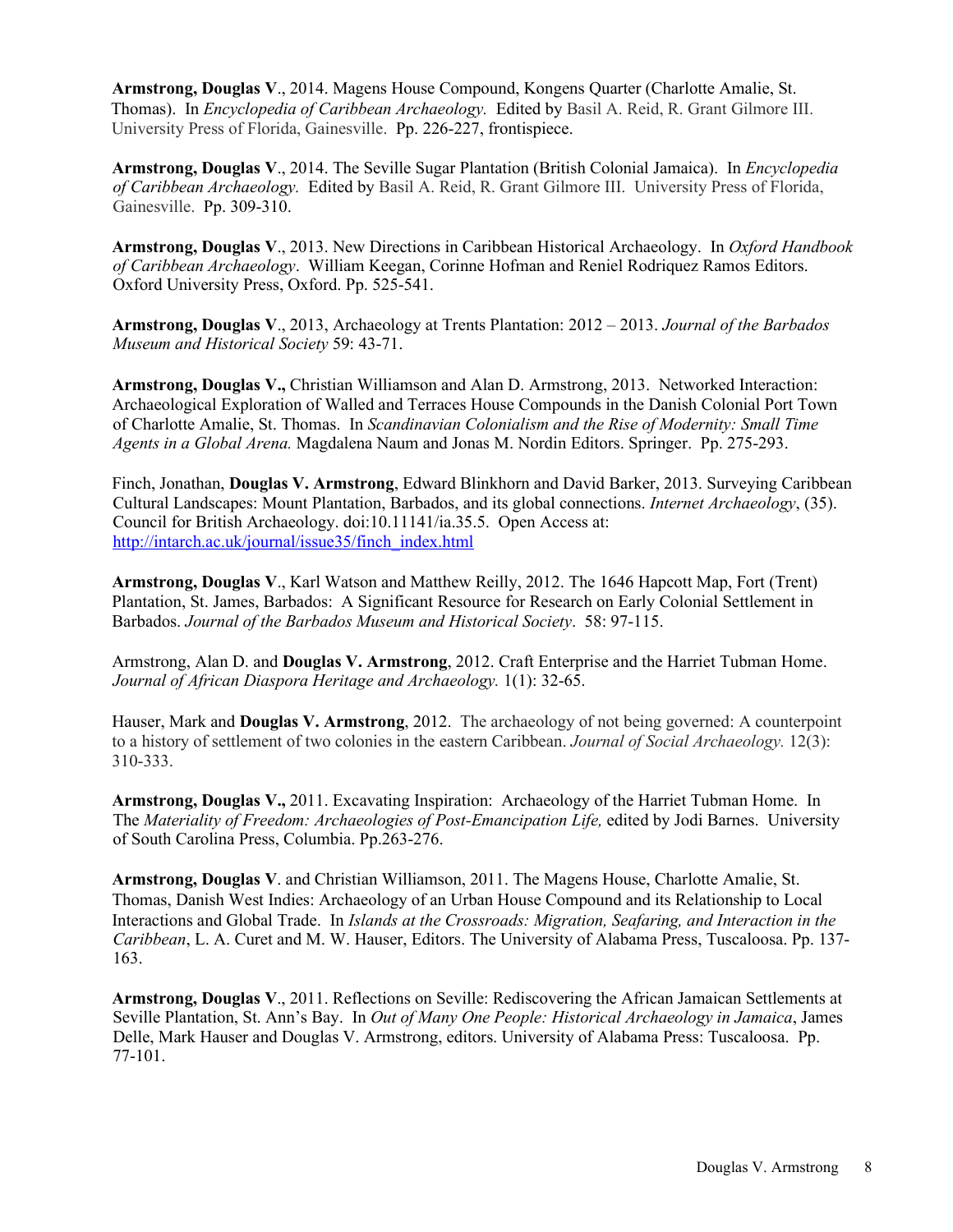Kelly, Kenneth, Mark Hauser and **Douglas V. Armstrong**, 2011. Identity and Opportunity in PostSlavery Jamaica. In *Out of Many One People: Historical Archaeology in Jamaica*, James Delle, Mark Hauser and Douglas V. Armstrong, editors. University of Alabama Press: Tuscaloosa. Pp. 243-257.

Hauser, Mark, James Delle, and **Douglas V. Armstrong**, 2011. Historical Archaeology in Jamaica: An Introduction. In *Out of Many One People: Historical Archaeology in Jamaica*, James Delle, Mark Hauser and Douglas V. Armstrong, editors. University of Alabama Press: Tuscaloosa. Pp. 1-20.

**Armstrong, Douglas V.,** 2011. The Epilogue: Explorations in Jamaican Historical Archaeology. In *Out of Many One People: Historical Archaeology in Jamaica*, James Delle, Mark Hauser and Douglas V. Armstrong, editors. University of Alabama Press: Tuscaloosa. Pp. 258-271.

**Armstrong, Douglas V.,** 2011. Paradox in the Renderings of Paradise. Camille Pissarro and Chanting Esthetics in Art and Depiction of the Cultural Landscape of the Danish West Indies. In *Proceedings* of the XXIII Congress of the International Association of Caribbean Archaeology, Antigua. Pp. 362-378.

**Armstrong, Douglas V**. and Christian Williamson, 2011. 19th Century Urban Port Town Merchant's Residence in Charlotte Amalie, St. Thomas, Danish West Indies. In *Proceedings* of the XXIII Congress of the International Association of Caribbean Archaeology, Antigua. Pp. 276-291.

**Armstrong, Douglas V.,** 2010. Degrees of Freedom in the Caribbean: Archaeological Explorations of Transitions from Slavery to Freedom. *Antiquity* 83(322): 1-15.

**Armstrong, Douglas V.,** David Knight, Mark Hauser, and Stephan Lenik**,** 2010. Lieutenant Peter L. Oxholm and the Mapping of St. John. In *St. John: Life in Five Quarters*. David Knight, Editor. St. John Historical Society. Pp. 177-119.

**Armstrong, Douglas V**., Christian Williamson and David Knight, 2010. The Magen's-Pedersen House, Charlotte Amalie: Archaeology an Urban House Compound in the former Danish West Indies. In *Proceedings* of the XXII Congress of the International Association of Caribbean Archaeology, Kingston. Jamaica National Heritage Trust. Pp. 411-425.

Lenik, Stephan and **Douglas V. Armstrong,** 2010. Interpreting the Presence of Moravian Produced Slipware Pottery at Cinnamon Bay, St. John, U. S. Virgin Islands. In *Proceedings* of the XXII Congress of the International Association of Caribbean Archaeology, Kingston. Jamaica National Heritage Trust. Pp. 508-523.

**Armstrong, Douglas V.** and Mark Hauser, 2009. A Sea of Diversity: Historical Archaeology in the Caribbean Region. *International Handbook of Historical Archaeology Chapter 32. T. Majewsky and D. Gaimster (editors).* Springer Science. Pp. 583-612.

**Armstrong, Douglas V.** and Mark Hauser and David Knight, 2009. Variation in Venues of Slavery and Freedom: Interpreting the late 18<sup>th</sup> Century Cultural Landscape of St. John, Danish West Indies Using an Archaeological GIS. *International Journal of Historical Archaeology*. 13(1):94-111.

**Armstrong, Douglas V**., 2008. Excavating African American Heritage: Towards a More Nuanced Understanding of the African Diaspora. *Historical Archaeology* 42 (2): 123-137.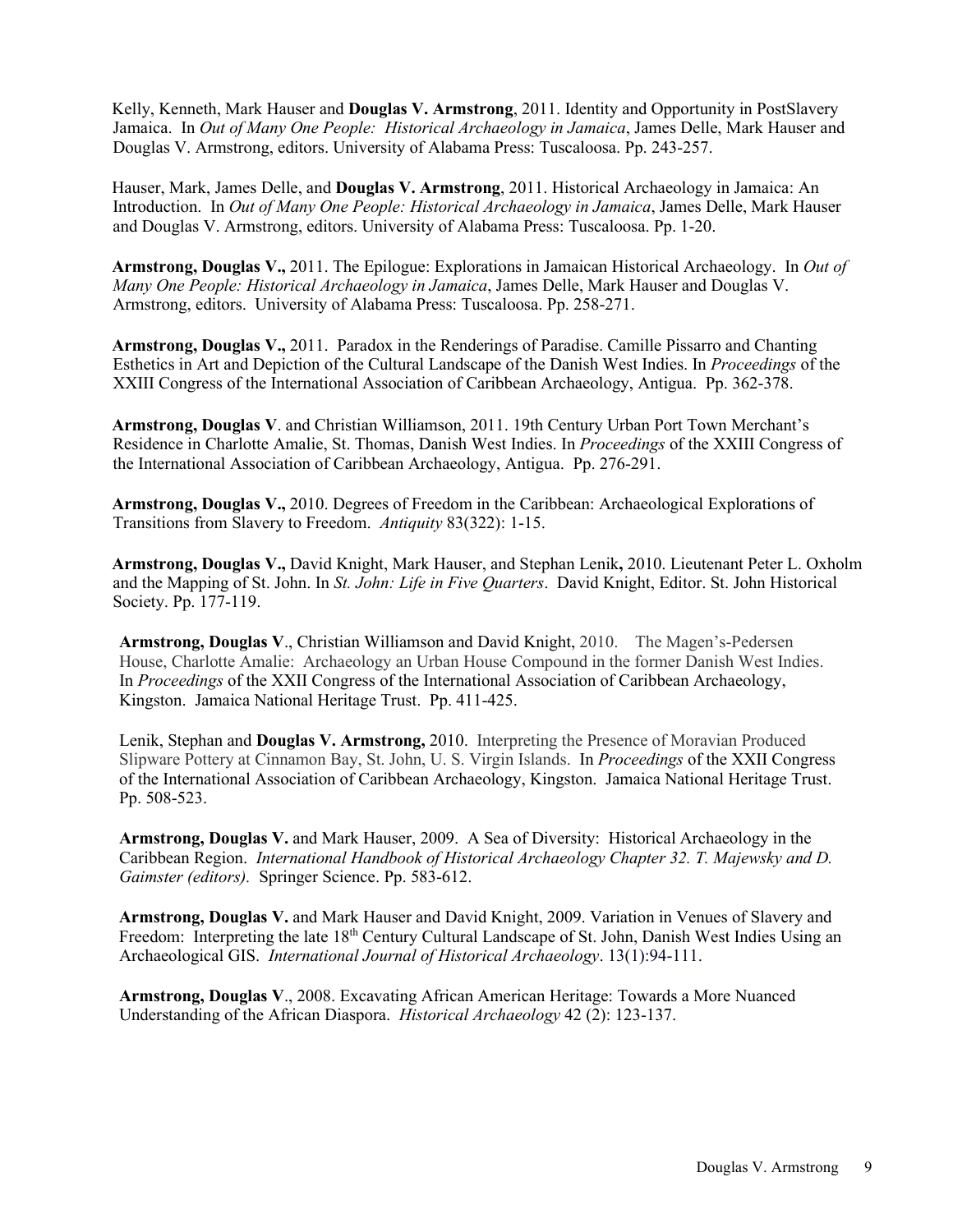**Armstrong, Douglas V.,** Mark Hauser, David Knight, and Stephan Lenik. 2008. Maps, *Matricals*, and Material Remains: Archaeology of Late Eighteenth Century Historic Sites on St. John, Danish West Indies. In *Archaeology and Geoinformatics: Case Studies from the Caribbean*. Basil A Reid, Editor. University of Alabama Press: Birmingham. Pp. 99-126.

**Armstrong, Douglas V.,** 2008. Addressing American Capital in an American Capitol: Political, Economic and Cultural Identity. *Cambridge Journal of Archaeology.* 18(1): 101-115.

**Armstrong, Douglas V**. and Gillian Galle, 2008. House Area 15, Seville Plantation, St. Ann, Jamaica. Syracuse University and the Digital Archive of Comparative Slavery. On line publication: Thomas Jefferson Foundation and the Mellon Foundation.

[http://www.daacs.org/resources/sites/SevilleHouse16/background.html#d0e54.](http://www.daacs.org/resources/sites/SevilleHouse16/background.html#d0e54)

**Armstrong, Douglas V**. and Gillian Galle, 2008. House Area 16, Seville Plantation, St. Ann, Jamaica. Syracuse University and the Digital Archive of Comparative Slavery. On line publication: Thomas Jefferson Foundation and the Mellon Foundation.

[http://www.daacs.org/resources/sites/SevilleHouse16/background.html#d0e54.](http://www.daacs.org/resources/sites/SevilleHouse16/background.html#d0e54)

**Armstrong, Douglas V**., Mark M. Hauser, Stephan Lenik and Kenneth Wild, 2007. Estate Consolidation, Land Use, and Ownership: A GIS Archaeological Landscape Survey of St. John, Danish West Indies (1780-1800), with a Particular Focus on Annaberg Plantation. In *Proceedings* of the XXI Congress of the International Association of Caribbean Archaeology. University of the West Indies, Trinidad. Pp.69-80.

Kelly, Kenneth, Mark Hauser, and **Douglas V. Armstrong**, 2007. What to do with "other ceramics": Inter-colonial trade of French coarse earthenware. In *Proceedings* of the XXI Congress of the International Association of Caribbean Archaeology. University of the West Indies, Trinidad. Pp. 579587.

**Armstrong, Douglas V.,** and David Babson, 2007. Integrated Cultural Resource Management Plan 2007-2011. Rome Research Site, Stockridge Test Facility and Newport Test Facility Syracuse University Archaeological Research Center for Rome Research Cite, U.S. Air Force.

**Armstrong, Douglas V**., 2006. East End Maritime Traders: The emergence of a Creole Community on St. John, Danish West Indies. *African Re-Genesis: Confronting Social Issues in the Diaspora*. Jay Haviser and Kevin MacDonald, Editors. One World Archaeology. University College London, London. Pp. 146-159.

**Armstrong, Douglas V**., 2005. Refining the Temporal Dimension in Historical Archaeology: Dating Seville Plantation. In *Archaeology Without Limits: Papers in Honor of Clement W. Meighan.* Brian D. Dillon and Matthew A. Boxt, eds. Labyrinthos Press, Lancaster, California. Pp. 213-232

**Armstrong, Douglas V.,** Mark Hauser, David Knight, 2005. The Early Shoreline Settlement at Cinnamon Bay, St. John, and USVI: Before Formal Colonization to the Slave Rebellion of 1733. In *Proceedings* of the XX Congreso International de Arqueologia del Caribe. Museo del Hombre, Santo Domingo, Dominican Republic. 38(2): 743-750

**Armstrong, Douglas V.** and Mark Hauser, 2005. Reassessing the Cultural Landscape of St. John, USVI, Using GIS. In *Proceedings* of the XX Congreso International de Arqueologia del Caribe. Museo del Hombre, Santo Domingo, Dominican Republic. 38(2):515-520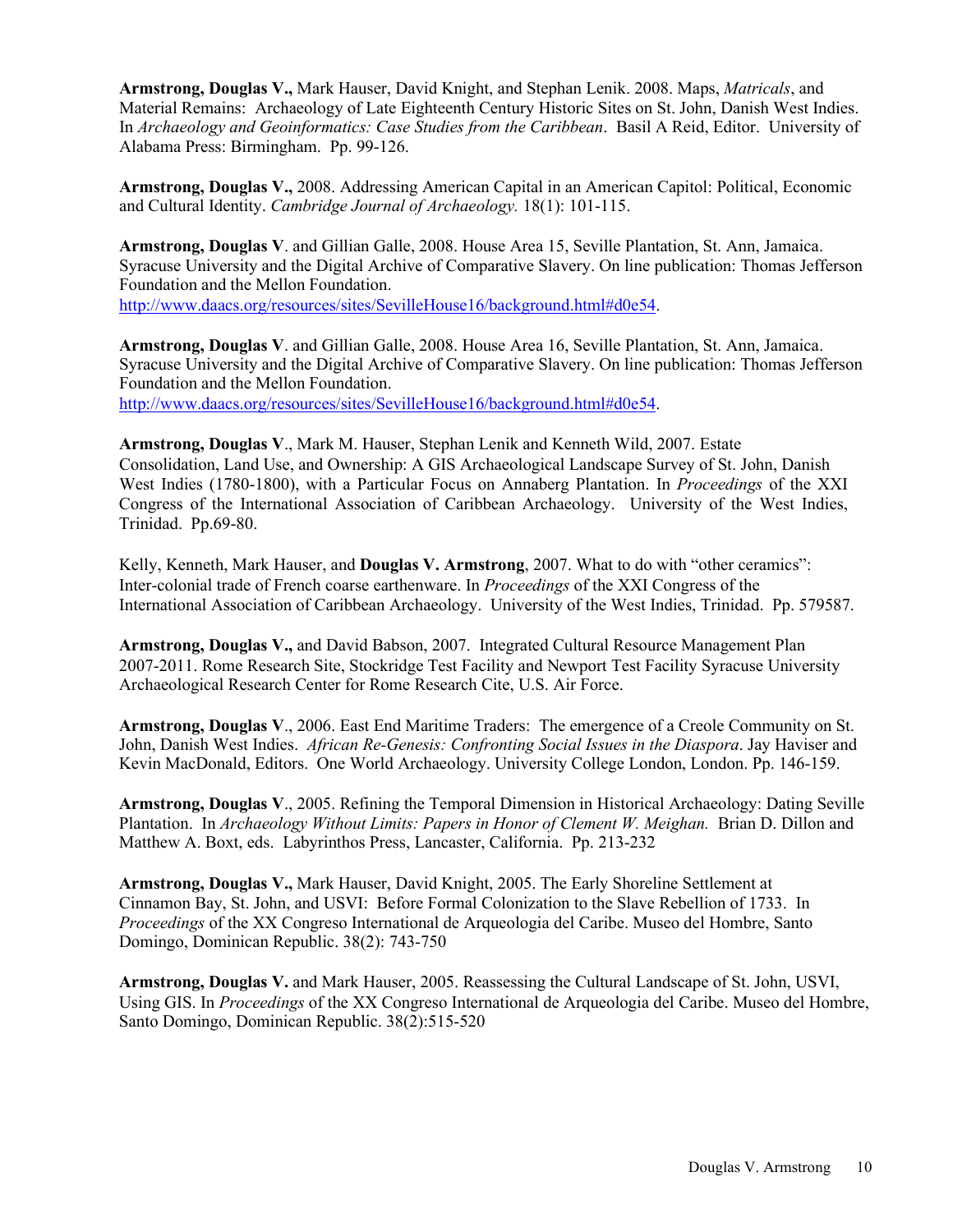**Armstrong, Douglas V.** and Mark Hauser, 2004. An East Indian Laborers' Household in 19th Century Jamaica: A case for understanding cultural diversity through space, chronology, and material analysis. *Historical Archaeology* 38(2) 9-21.

**Armstrong, Douglas V.** and LouAnn Wurst, 2003. Clay Faces in an Abolitionist Church: The Wesleyan Methodist Church in Syracuse, New York. *Historical Archaeology* 37(20): 19-37.

**Armstrong, Douglas V.** and Mark Fleischman, 2003. House-Yard Burials of Enslaved Laborers in Eighteenth-Century Jamaica. *International Journal of Historical Archaeology* 7(1):33-65.

**Armstrong, Douglas V.** and Mark Hauser, 2003. An East Indian Laborer's Household in 19th Century Jamaica. *Proceedings of the XIX International Congress for Caribbean Archaeology*. Luc Alofs and Raymundo A.C.F. Dijkhoff editors. Museo Arqueologico Aruba Volume 9(2): 195-210.

**Armstrong, Douglas V.**, 2003. Social Relations in a Maritime Creole Community: Networked Multifocality in the East End Community of St. John, Danish West Indies. *Proceedings of the XIX International Congress for Caribbean Archaeology*. Luc Alofs and Raymundo A.C.F. Dijkhoff editors. Museo Arqueologico Aruba Volume 9(2): 195-210.

**Armstrong, Douglas V.**, 2003. Faces in the Basement. *Dig* 5(1): cover, 16-19.

**Armstrong, Douglas V.**, 2003. Patterns in the Snow*. Dig* 5(1): 28-30.

**Armstrong, Douglas V.**, 2001. Attaining the Full Potential of Historical Archaeology. *Historical Archaeology* 35(2):9-13.

**Armstrong, Douglas V.**, 2001. A Venue for Autonomy: Archaeology of a Changing Cultural Landscape, the East End Community, St. John, *Virgin Islands, Island Lives*: *Plantation Archaeology in the Caribbean*. Paul Farnsworth, editor. University of Alabama Press. Pp. 142-164.

**Armstrong, Douglas V.** and Mark Hauser, 2001. An Overview of East End St. John in the PreEmancipation Period. *St. John Historical Society*, Summer Supplement, July 2001, pp. 9-12.

**Armstrong, Douglas V. and Kenneth Kelly**, 2000. Settlement Patterns and the Origin of African Jamaican Society. *Ethnohistory* 47(2):368-397.

Wurst, LouAnn, Elizabeth Kellar and **Douglas V. Armstrong**, 2000. Between Fact and Fantasy: Assessing Our Knowledge of Domestic Sites Archaeology. In *Nineteenth-Century Domestic Archaeology in New York State*. Edited by John P. Hart. New York State Museum Bulletin. Pp. 17-27.

**Armstrong, Douglas V** 2000. Archaeology, Local History, and the Community. In *The Encyclopedia of Local History*. Carol Kammen and Norma Prendergast editors, Pp. 24-29. New York: Rowman & Littlefield Publishers, Inc., Alta Mira Press.

**Armstrong, Douglas V.**, 2000. Ancestral Reburial at Seville. *Archaeology Jamaica* 12: 12-13.

Bonnie Crarey Ryan and **Armstrong, Douglas V.** 2000. Archaeology of John Brown Hall at the Harriet Tubman Home: Site Report. *Syracuse University Archaeological Research Report* Volume 13. Syracuse New York.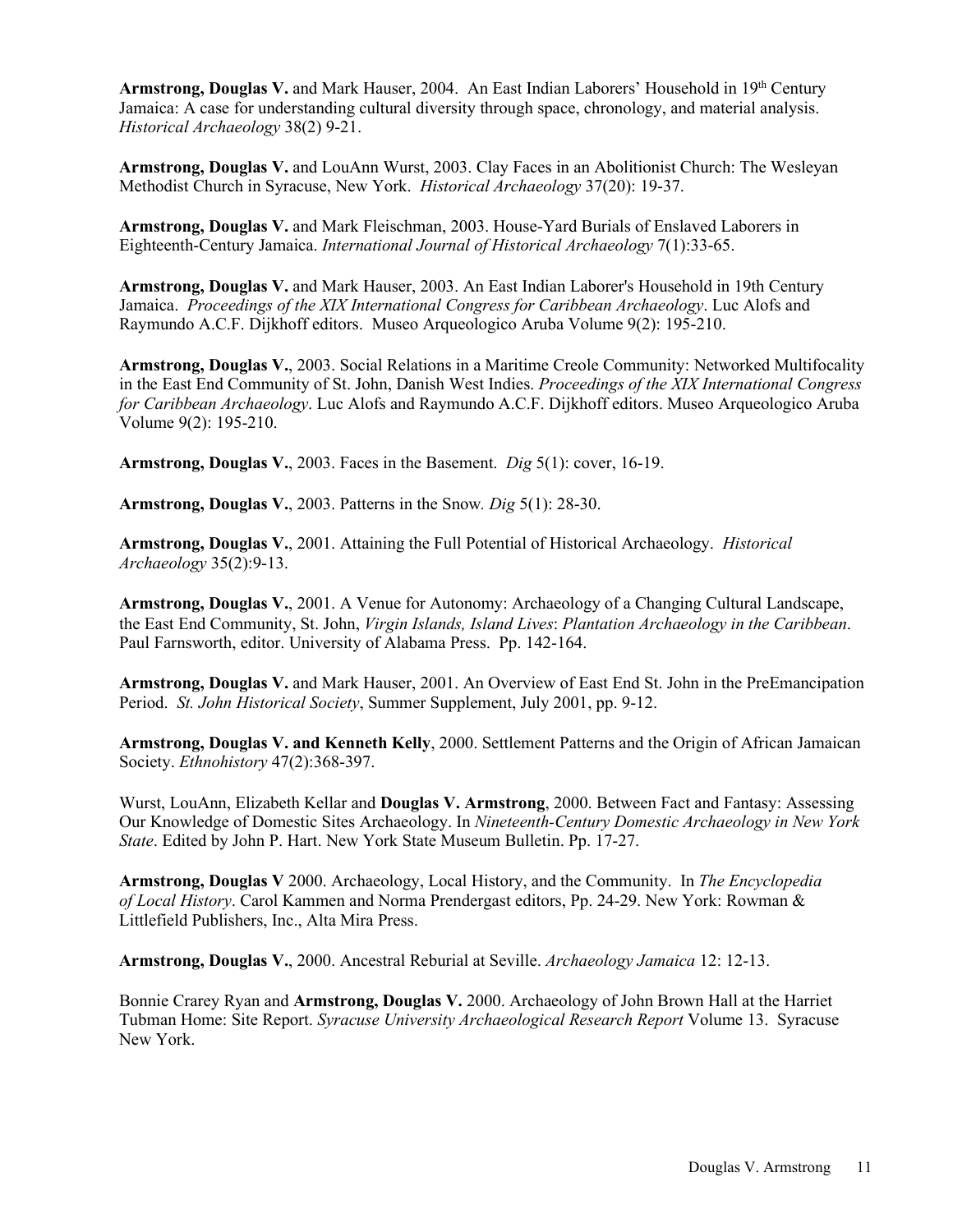**Armstrong, Douglas V**., 1999 Archaeology and Ethnohistory of the Caribbean Plantation. In *I, Too, Am America: Archaeological Studies of African American Life.* Theresa Singleton Ed. University of Virginia Press. Pp. 173-192.

Hauser, Mark and **Douglas V. Armstrong,** 1999. Embedded Identities: Piecing Together Relationships Through Compositional Analysis of Low Fired Earthenware. In *African Sites Archaeology in the Caribbean.* Jay B Haviser ed.. Princeton: Markus Weiner. Pp. 65-93.

**Armstrong, Douglas V.** and LouAnn Wurst, 1998. "Faces" of the Past: Archaeology of an Underground Railroad Site in Syracuse, New York. *Syracuse University Archaeological Report* Vol. 10. Syracuse University.

**Armstrong, Douglas V.**, 1998. Cultural Transformation among Caribbean Slave Communities*. Studies in Culture Contact: Interaction, Culture Change, and Archaeology.* James Cusick editor. Southern Illinois University, Center for Archaeological Investigations, Carbondale. Pp. 378-401.

**Armstrong, Douglas V.** and Mark Fleischman, 1993. Analysis of Four Burials from African Jamaican House-Yard Contexts at Seville. Report to the Jamaica National Heritage Trust. *Syracuse University Archaeological Report* 6(5). Syracuse University

**Armstrong, Douglas V.** and Mark Fleischman, 1993. Analysis of Burial SAJ-B1 from House Yard 16, Seville African Jamaican Settlement. *Syracuse University Archaeological Report* 6 (1). Syracuse University.

**Armstrong, Douglas V.** and Mark Fleischman, 1993. Analysis of Burial SAJ-B2 from House Yard 20, Seville African Jamaican Settlement. Syracuse University Archaeological Report 6(2).

**Armstrong, Douglas V.** and Mark Fleischman, 1993. Analysis of Burial SAJ-B3 from House Yard 19, Seville African Jamaican Settlement. Syracuse University Archaeological Report 6(3).

**Armstrong, Douglas V.** and Mark Fleischman, 1993. Analysis of Burial SAJ-B4 from House Yard 13, Seville African Jamaican Settlement. Syracuse University Archaeological Report 6(4).

**Armstrong, Douglas V.**, 1992. Spatial transformations in African Jamaican Housing at Seville Plantation. *Archaeology Jamaica, 6:51-63.* 

**Armstrong, Douglas V.** 1991. Recovering an 18th century Afro-Jamaican Community: Archaeology of the Slave Village at Seville Estate. In Proceedings of the XIII International Congress of Caribbean Archaeology. *Reports of the Archaeological-Anthropological Institute of the Netherlands Antilles, 9:344-362*.

**Armstrong, Douglas V.**, 1991. The Afro-Jamaican House-Yard: An Archaeological and Ethnohistorical Perspective. *The Florida Journal of Anthropology*.

**Armstrong, Douglas V.**, 1991. A First-Hand Look at Afro-Americans on a Jamaican Plantation: An Archaeological Study of Drax Hall. *Jamaica Journal.*

**Armstrong, Douglas V and Kenneth G. Kelly**, 1991. Archaeological investigations of a 19th century free laborer house, Seville Estate, St. Ann's Jamaica. In *Proceedings* of the XIII International Congress of Caribbean Archaeology. *Reports of the Archaeological-Anthropological Institute of the Netherlands Antilles*, 9:429-435*.*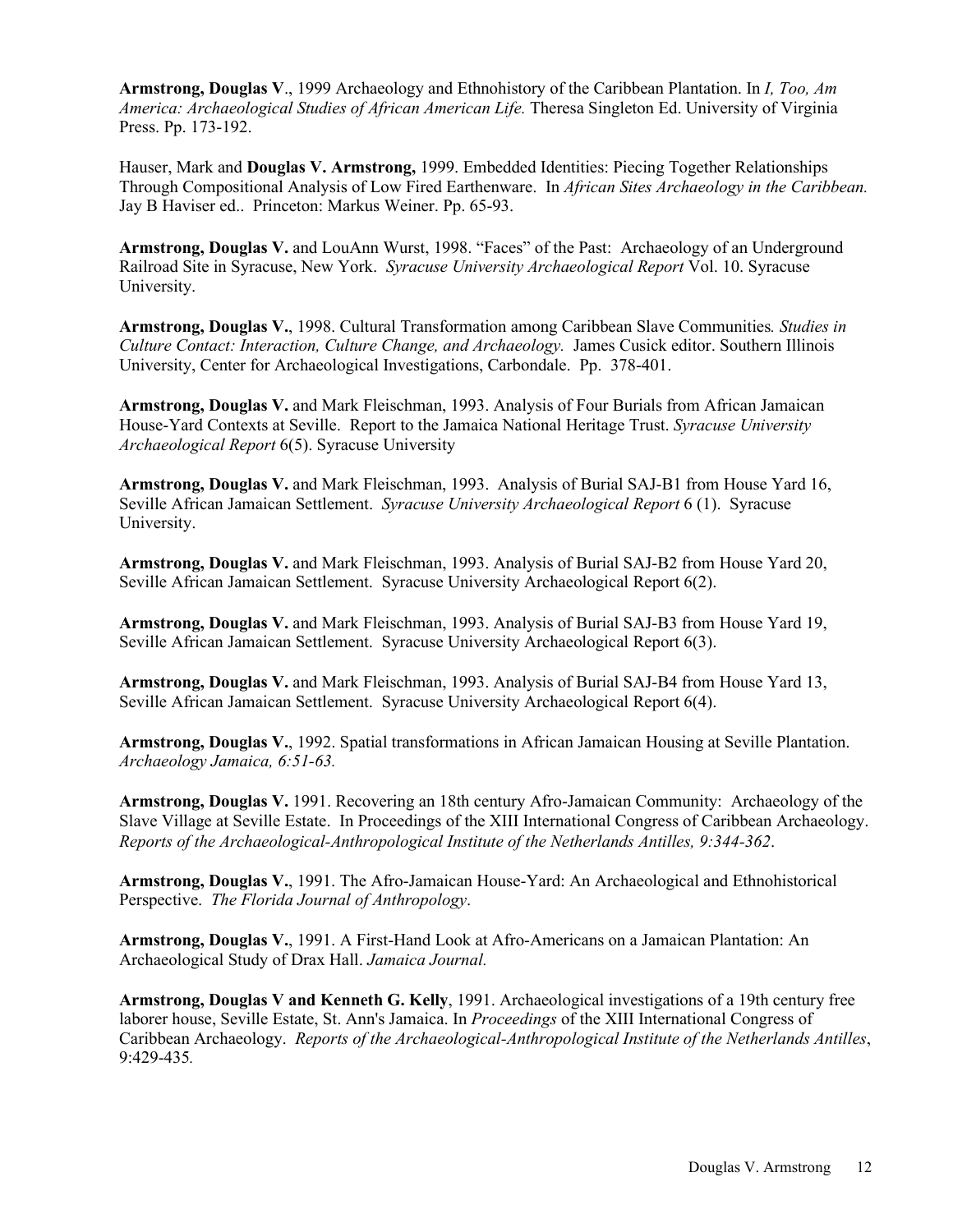**Armstrong, Douglas V.**, 1989. Oil City: Archaeology, Prehistory and Historical Development. Paper presented at the Oil City Remediation Workshop August 28-29, 1989. *Syracuse University Archaeological Reports, Number 3.* 

**Armstrong, Douglas V.**, 1985. An Afro-Jamaican slave settlement: Archaeological Investigations at Drax Hall. In *The Archaeology of Slavery and Plantation Life*. Theresa Singleton ed., New York: Academic Press.

**Armstrong, Douglas V.**, 1985. Archaeological Map Making. In *The Student's Guide to Archaeological Illustrating*. Brian D. Dillon ed. Archaeological Research Tools. Institute of Archaeology, University of California, Los Angeles.

**Armstrong, Douglas V.**, 1983. The Drax Hall slave settlement: Site selection procedures. In *Proceedings* of the 9th International Congress for the Study of Pre-Columbian Cultures of the Lesser Antilles, Santo Domingo, Dominican Republic, Centre de Recherches Caraibes, University de Montreal. pp. 431-442.

**Armstrong, Douglas V.**, 1983. The "Old Village" at Drax Hall Plantation: An archaeological examination of an Afro-Jamaican settlement. Ph.D. dissertation in Anthropology, University of California, Los Angeles. Ann Arbor: University Microfilms.

Goodwin, R. Christopher, Jill-Karen Yakubik and **Douglas V. Armstrong**, 1983. Report of a Level I cultural resources survey of Riverview Estates, East Bank, St. Charles Parish, Louisiana.

**Armstrong, Douglas V.**, 1982. A Progress Report on the Old Village at Drax Hall, St. Ann's Bay, Jamaica *Archaeology at UCLA* 2(7). Institute of Archaeology, University of California, Los Angeles.

**Armstrong, Douglas V.**, 1982. The "Old Village" at Drax Hall: An archaeological progress report. *Journal of New World Archaeology*. Institute of Archaeology, University of California, Los Angeles. 5(1): 129-143

**Armstrong, Douglas V.**, 1981. A preliminary report on the Drax Hall slave settlement. *Archaeology at UCLA* 2(5). Institute of Archaeology, University of California, Los Angeles.

**Armstrong, Douglas V.**, 1980. The Drax Hall Slave Village: An archaeological Investigation of Slavery on a Jamaican Plantation. Preliminary report: Part 1: Documents Search and Site Selection. Report Submitted to the Institute of Jamaica (on file Jamaica National Library).

**Armstrong, Douglas V.**, 1980. Shellfish gatherers of St. Kitts: A study of archaic subsistence and settlement patterns. In *Proceedings* of the 8th International Congress for the Study of Pre-Columbian Cultures of the Lesser Antilles. *Arizona State University Anthropological Research Papers* Tempe: Arizona State University. 22:152-167.

**Armstrong, Douglas V.**, 1979. "Scrap" or tools: A closer look at *Strombus gigas* columella artifacts. *Journal of the Virgin Islands Archaeological Society* St. Croix: Virgin Islands.7:27-34. .

**Armstrong, Douglas V.**, 1978. Archaic shellfish gatherers of St. Kitts: A case study in subsistence and settlement patterns. Unpublished Masters Thesis in Archaeology. University of California, Los Angeles.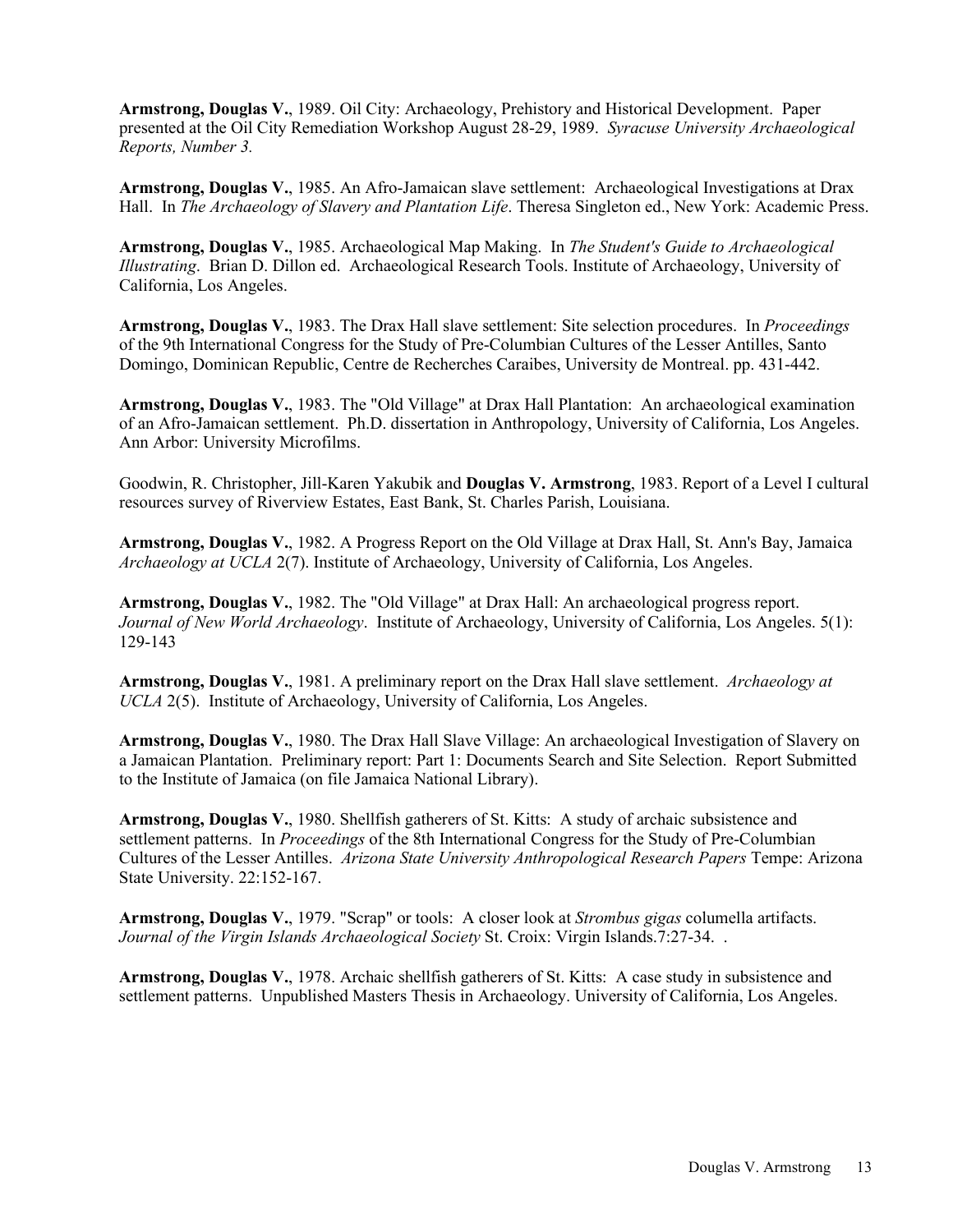**Armstrong, Douglas V.**, 2001. Review: An Archaeology of Social Space: Analyzing Coffee Plantations in Jamaica's Blue Mountains. James Delle. New York Plenum Press, 1998. *American Anthropologist* 103(1): 220.

# **REVIEW ARTICLES**

**Armstrong, Douglas V.**, 1991. Review: *After Columbus: Essays in the Ethnohistory of Colonial North America.* James Axtell. Oxford University Press 1988. *American Antiquity* 56(1):174-175.

#### **Newsletters Contributions**

Armstrong, Douglas V.

- 2009 Uncovering Inspiration: Current Archaeology Investigations of Harriet Tubman in Central New York. *African Diaspora Archaeology Newsletter*, June 2009. (with Anna Hill).
- 2009 The Magens House: Archaeology of a Complex Urban House [Compound in the Port Town of](http://www.diaspora.uiuc.edu/news0609/news0609.html#4) [Charlotte Amalie, St. Thomas.](http://www.diaspora.uiuc.edu/news0609/news0609.html#4) *African Diaspora Archaeology Newsletter, June 2009.* (with Christian Williamson and Alan Armstrong)
- 2001 Looking Forward SHA *Newsletter* 34(1): 1-2
- 2001 Thinking Through and Implementing Change. SHA *Newsletter* 34(2): 1-4 2001 Putting Forward Preservation Goals. SHA *Newsletter* 34(3): 1-2.
- 2001 Perspectives and Considerations: Holding a Conference at a Hotel that is Being Boycotted by the NAACP. SHA Newsletter 34(4): 1-2.

#### **Museum Exhibitions**:

- 2016 "Landscapes of Power, Enslavement, and Resistance" (Barbados Museum), Exhibit related to archaeological investigations at Trents Plantation, its enslaved laborer settlement, and the "cave of iron" a site associated with iron related rituals and weapons of resistance. Exhibit part of Barbados' 50<sup>th</sup> anniversary of independence celebration.
- 2016 The "Bussa Rebellion of 1916" (Barbados Museum, sponsor and organizer, coordinated by Keven Farmer, Barbados Museum) Exhibit as part of Barbados' 50<sup>th</sup> anniversary of independence celebration.
- 2014-Present Harriet Tubman Archaeology. The Harriet Tubman Home, National Landmark (now also a National Park), Auburn, New York. (revised exhibit)
- 2008 An Ensemble of Museum Interpretive Modules, Harriet Tubman Home. Exhibit of scale models of proposed museum displays. Organized as a cooperative project of the Maxwell School and the School of Visual and Performing Arts, Syracuse University. On exhibit in the foyer of the Maxwell School and then at the Harriet Tubman Home, Auburn, New York.
- 2006- Present Harriet Tubman Archaeology. The Harriet Tubman Home, National Landmark (now also a National Park), Auburn, New York (updated, 2012, 2015, 2019)

## **Recognition of published work:**

- **1. 1991 by R. Delson** *Choice* **91(1):370.**
- **2. 1991 William Chapman** *Winterthur Portfolio: A Journal of American Material Culture***. Vol. 26(2/3):188-191.**
- **3. 1991 Michael Craton in** *American Historical Review.*
- **4. 1991 Charles Orser in** *Historical Archaeology* **25(3):123-124 5.**
- **5. 1992 Theresa Singleton in** *American Anthropologist* **94:206-207.**
- 6. **1992 Rochelle Merrinam in** *American Antiquity* **57(4):747.**
- 7. **1993 Hilary Beckles in** *New West Indian Guide* **67(1-2):121-122.**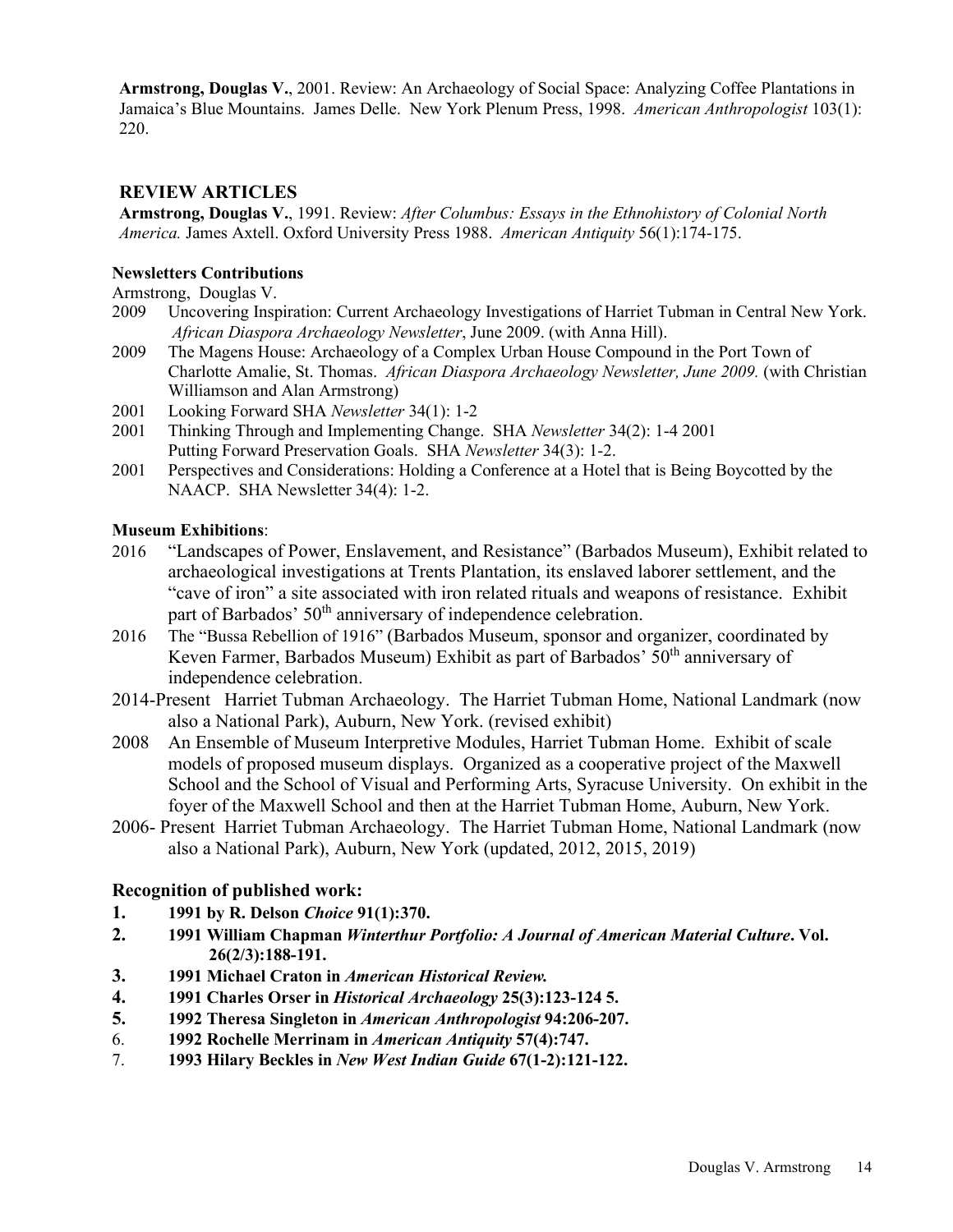8. **2006 James Delle (Creole Transformations***…), American Anthropologist* **101(1):231.** 

9. **2004 Paul Farnsworth,** *The Journal of Latin American Anthropology* **9(1): 200.** 

# **CONFERENCE PAPERS AND SCHOLARLY ADDRESSES (1990 to present)**

**Armstrong, Douglas V, 2020.** Annual Elsa Goveia Memorial Lecture – Enslavement, Resistance and Freedom: Perspectives from Plantation Archaeology in the Caribbean. Department of History, Archaeology and Historic Preservation, University of the West Indies Mona, March 23, 2020 [first archaeologist to be selected to give lecture]. Invited public plenary lecture, in preparation.

Diane Wallman, **Douglas V. Armstrong,** Hauser, Mark, Lennox Honychurch, and Kenneth G. Kelly**,** 2020**.** Where Strangers Meet: Colonial and Kalinago Interactions at La Soye, Dominica (ca 1500-1720s). Society for American Archaeology Conference, San Antonio, Texas, April 2020 (paper accepted).

**Armstrong, Douglas** V. 2020. Discussant, Session on Military Sites Archaeology in the Caribbean/ Society for Historical Archaeology Conference, Boston MA, January 6-9 2020.

Harris, Stephen and **Douglas V. Armstrong**, 2020, XRF Analysis of metals at Trents Cave and Trents Plantation. Society for Historical Archaeology Conference, Boston MA, January 6-9 2020.

**Armstrong, Douglas V.,** Mark W. Hauser, Lennox Honychurch, Diane Wallman, and Kenneth G. Kelly**, 2019.** Beach Head Reconnoiter: Archaeological Investigations of Indigenous – Colonial Interaction at La Soye 2. International Congress of Caribbean Archaeology, Bridgetown, Barbados, July 21-28, 2019.

Hauser, Mark, **Douglas V. Armstrong,** Lennox Honychurch, Diane Wallman and Kenneth G. Kelly**, 2019.** Beach Head Reconnoiter: Where Strangers Meet: Archaeological Reconnaissance of Shoreline Damage at La Soye 2, Dominica (.ca 1500-1700) after Hurricane Maria. International Congress of Caribbean Archaeology, Bridgetown, Barbados, July 21-28, 2019.

Wallman, Diane and **Douglas V. Armstrong 2019.** Stable Isotope Analysis and Human and Animal Remains from Trents Plantation, Barbados,  $17<sup>th</sup>$  through  $19<sup>th</sup>$  centuries. Society for American Archaeology, Albuquerque, New Mexico, April 2019.

**Armstrong, Douglas V. 2019.** Slow Archaeology**, t**he Athenian Oath and Haudenosaunee Room in the Maxwell School. Plenary Session. Theoretical Archaeology Group (TAG), Syracuse, May 5, 2019.

**Armstrong, Douglas V.,** 2018. Bright Light and Inclusion: Caribbean Influences in the Depiction and Creation of Cultural Landscapes. Session: Global Turn in Historical Archaeology. European Archaeological Association Conference, Barcelona, Spain. September 3-7, 2018.

**Armstrong, Douglas V.,** 2018 Indigenous and Transcultural Implications in the "Seasoning" of Early 17th-Century Settlers of Barbados. Session: Material Culture and Multi-vocal Cultural Dialogue in the Construction of the Criollo Universe of the Caribbean. Society for American Archaeology Annual Conference, Washington, D.C.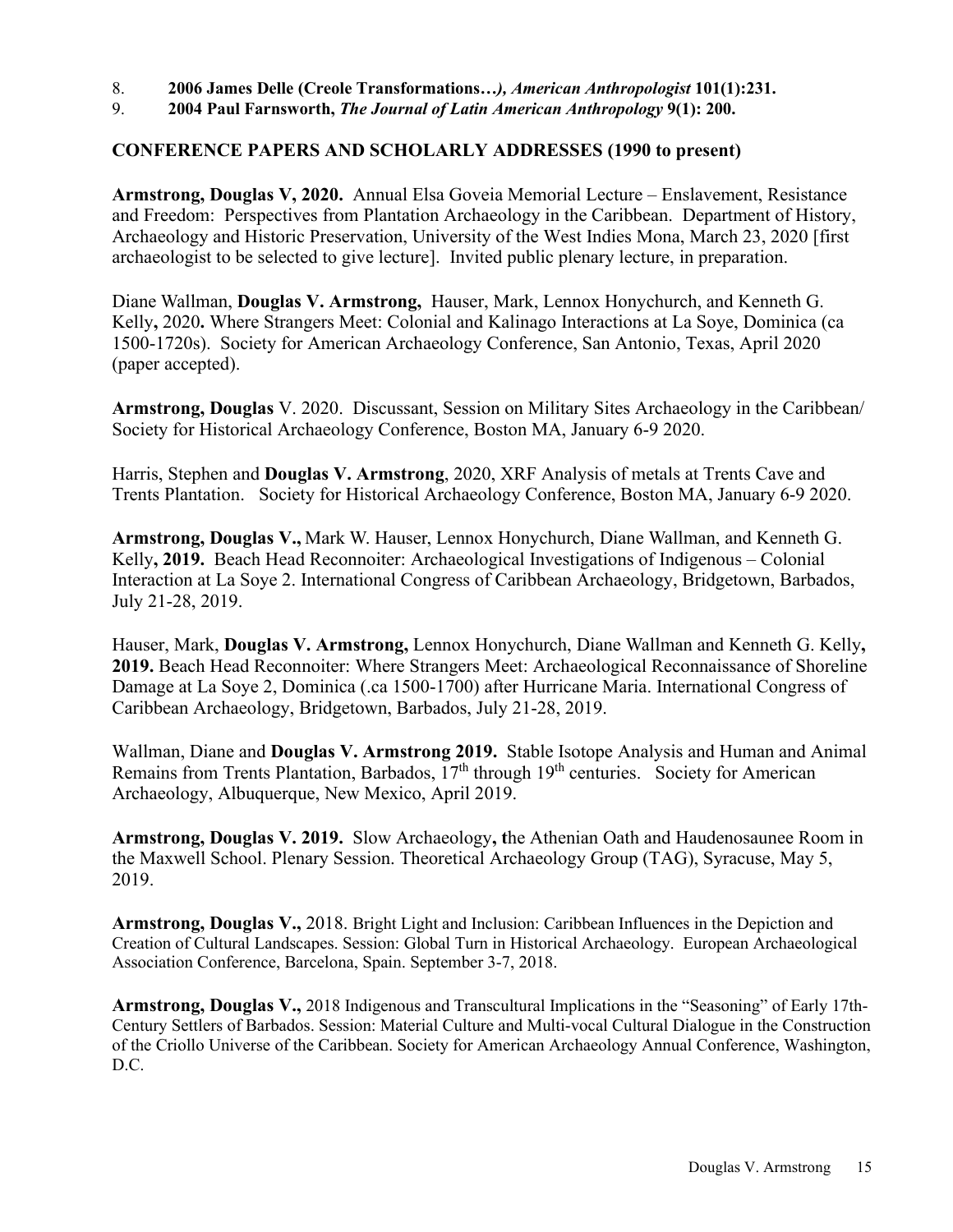**Armstrong, Douglas V.,** 2018. Ritual and Resistance at Trents Cave, Barbados. Society for Historical Archaeology Conference, New Orleans, LA. January 3-7. 2018.

Miller, Heidi E., Diane Wallman and **Douglas V. Armstrong.** 2018. Colonial Foodways in Barbados: A Diachronic Study of Faunal Remains and Stable Isotopes from Trents Plantation, 17<sup>th</sup> -19<sup>th</sup> Centuries. Society for Historical Archaeology Conference, New Orleans, LA. January 3-7. 2018.

**Armstrong, Douglas V**. 2017. Trents Cave, Barbados: Clandestine Resistance and Religious Practice. 27th Congress of the International Association of Caribbean Archaeology, July 23-29, 2017, St. Croix, USVI.

Wallman, Diane, **Douglas V, Armstrong**, and Heidi Miller, 2017. Stable Isotope Analysis of Human and Animal Remains from Trent's Plantation, Barbados, 17<sup>th</sup> through 19<sup>th</sup> centuries27<sup>th</sup> Congress of the International Association of Caribbean Archaeology, July 23-29, 2017, St. Croix, USVI. Armstrong, Douglas V. 2017. Early 17<sup>th</sup> Century Settlement in Barbados and the Shift to Sugar, Slavery, and Capitalism. Braudel Center Colloquium, Binghamton University April 27-30, 2017.

Bloch, Lindsay, **Douglas V. Armstrong** and Jillian Galle, 2017. Unraveling Global and Local Ceramic Production Networks: An LA-ICP-MS Analysis of Ceramics from Barbados, Jamaica, and Great Britain. Society for American Archaeology. Vancouver. BC, March 27, 2017.

**Armstrong, Douglas V.,** 2017. Resistance and Ritual at Trents Plantation, Barbados. Seminar: Archaeology of the African Diaspora in the Colonial Caribbean, Leiden University, February 2017.

**Armstrong, Douglas V.,** 2017. Harriet Tubman Archaeology: Expressions of Spirituality, Community and Individuality. Society for Historical Archaeology, Fort Worth, TX, January2-7, 2017.

**Armstrong, Douglas V.,** 2017. "Emancipate Ourselves from Mental Slavery": Comparative Analysis of Post Emancipation Archaeology in the Caribbean (with credit to Marcus Garvey and Bob Marley). Society for Historical Archaeology, Fort Worth, TX, January 2-7, 2017

**Armstrong, Douglas V.,** 2016. The Enslaved Laborer Settlement at Trents Plantation, Barbados: 1640s–1834. Session: Current Perspectives on Plantation Archaeology in the Caribbean. Society for Historical Archaeology, Washington D.C., January 2016.

**Armstrong, Douglas V.,** 2015. Colonialism in the Danish West Indies in Relation to the Caribbean and the Broader Atlantic World. Conference on The Scandinavian Atlantic and the Caribbean Exchanges, Charlotte Amalie, St. Thomas, Virgin Islands, 11-13 November 2015.

**Armstrong, Douglas V.,** 2015. Archaeology of the shift from small farms to large-scale sugar estates, slavery, and capitalism in the British West Indies Session: Contextualizing Slavery and Enslavement: West African and Caribbean Perspectives. Archaeological Perspectives on Slavery, Trade, and Colonialism Conference. European Archaeological Association and Society for American Archaeology Conference, Williamsted, Curacao. 4-7 November 2015

**Armstrong, Douglas V.,** 2015. Creating a National Park Honoring Harriet Tubman: Archaeology, Preservation, and Public Interpretation at the Harriet Tubman Home. Brown University, Center for Social Justice. 8 November 2015.

**Armstrong, Douglas V.,** 2015. Small farm to Large-Scale Plantation: The Shift to Capitalism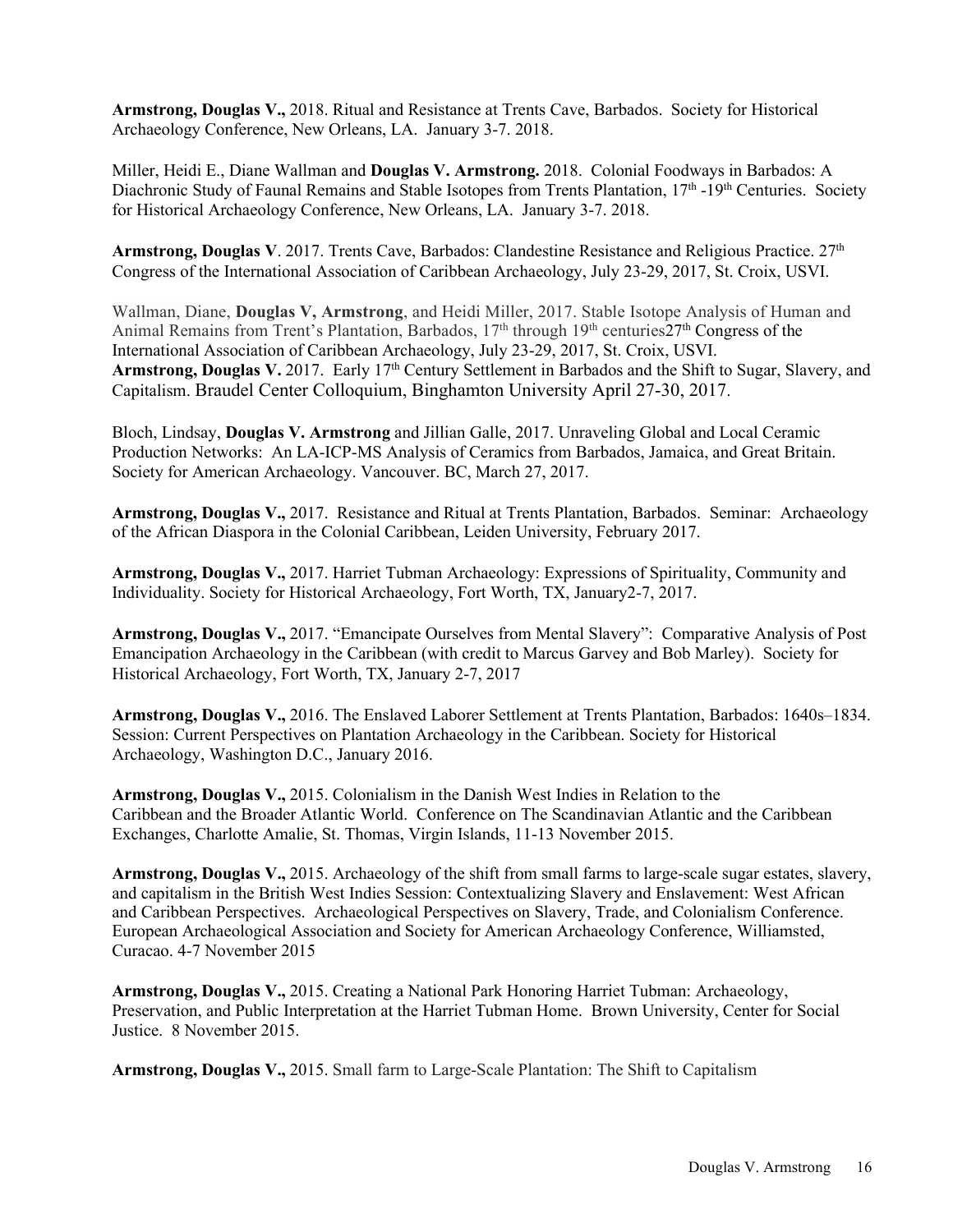and Slavery in Barbados….and a preliminary look at "The Cave of Iron." Brown Bag Lecture, Jowkowski Institute of Archaeology. 8 November 2015

**Armstrong, Douglas V**., 2015. he Enslaved Laborers at Trents Plantation and Trents Cave, Barbados. Paper presented 26th International Association for Caribbean Archaeology, St. Maarten, 24 July 2015.

**Armstrong, Douglas V.** 2015.Trents Plantation and Some Comparisons of Data Analyzed Using DAACS and an Orphan Analysis System. Society for Historical Archaeology, Seattle, January 2015.

**Armstrong, Douglas V.,** 2015. Moving Beyond Americanist Concerns: Challenges and Prospects for International Diversity within the SHA.Panel with Peter Schmidt, Douglas Armstrong, Jacob Sauer, Paul Mullins, Alasdair Brooks, Timo Ylimaunu, Audrey Horning, organized by Lisa Giganto and Society for Historical Archaeology, Seattle, January 2015.

**Armstrong, Douglas V.** 2015.African Diaspora Archaeology Newsletter: "A Conversation with Douglas Armstrong." Christopher P. Barton (Organizer), Panelists: Douglas Armstrong, Kelley Deetz, Kristen Fellows, Edward González Tennant, Mark Hauser, Frederick Smith. Society for Historical Archaeology, Seattle, January 2015.

**Armstrong, Douglas V.,** 2014. Archaeology of the Origins of Capitalism in Barbados. Society for Historical Archaeology Annual Meeting, Quebec, Canada, 9 January 2014.

**Armstrong, Douglas V.,** 2013. No Longer Underground: Excavations at the Harriet Tubman Home. Centennial Seminar on Harriet Tubman, Harriet Tubman Society and Cayuga Community College, 9 November 2013.

**Armstrong, Douglas V**., 2013. Trents Plantation, Barbados: Small Scale Farming to Large Scale Sugar Production, Capitalism, and Slavery in Barbados. Paper presented 25<sup>th</sup> International Association for Caribbean Archaeology, San Juan, Puerto Rico, 19 July 2013.

Armstrong, Alan D., **Douglas V. Armstrong**, Christian Williamson, and Lauren Silverstein, 2013. The Bankhus: Material Expressions of Colonialism at a Danish Colonial Merchant's House, St. Thomas. Paper presented 25th International Association for Caribbean Archaeology, San Juan, Puerto Rico, 19 July 2013.

**Armstrong, Douglas V.**, 2013, "Systems of Enslavement and Movements to Freedom in Barbados: A World Heritage Theme".78<sup>th</sup> Annual Meeting of the Society for American Archaeology, Honolulu, Hawaii, 25 April 2013.

**Armstrong, Douglas V**. and Matthew C. Reilly, 2013. "Drawing Lines Beyond the Line: Establishing a Slave Society in Seventeenth-Century Barbados". Paper presented at Omohundro Conference, Africans in the Americas: Making Lives in a New World, 1675–1825. University of the West Indies, Cave Hill, Barbados. 15 March 2013.

**Armstrong, Douglas V.,** 2013. Archaeology of an emerging landscape of power and enslavement on early 17th-century Barbadian Plantations. Poster Session: Who Presents the Past? 7<sup>th</sup> World Archaeological Congress, Jordon, 14 January 2013.

**Armstrong, Douglas V.,** Christian Williamson, Alan Armstrong and Lauren Silverstein, 2013 A Danish Colonial Merchant's Residence in Charlotte Amalie, St. Thomas: Material expressions of colonialism and the intersection of local and global trade at the Bankhus. Session: Colonial Scandinavia and Scandinavian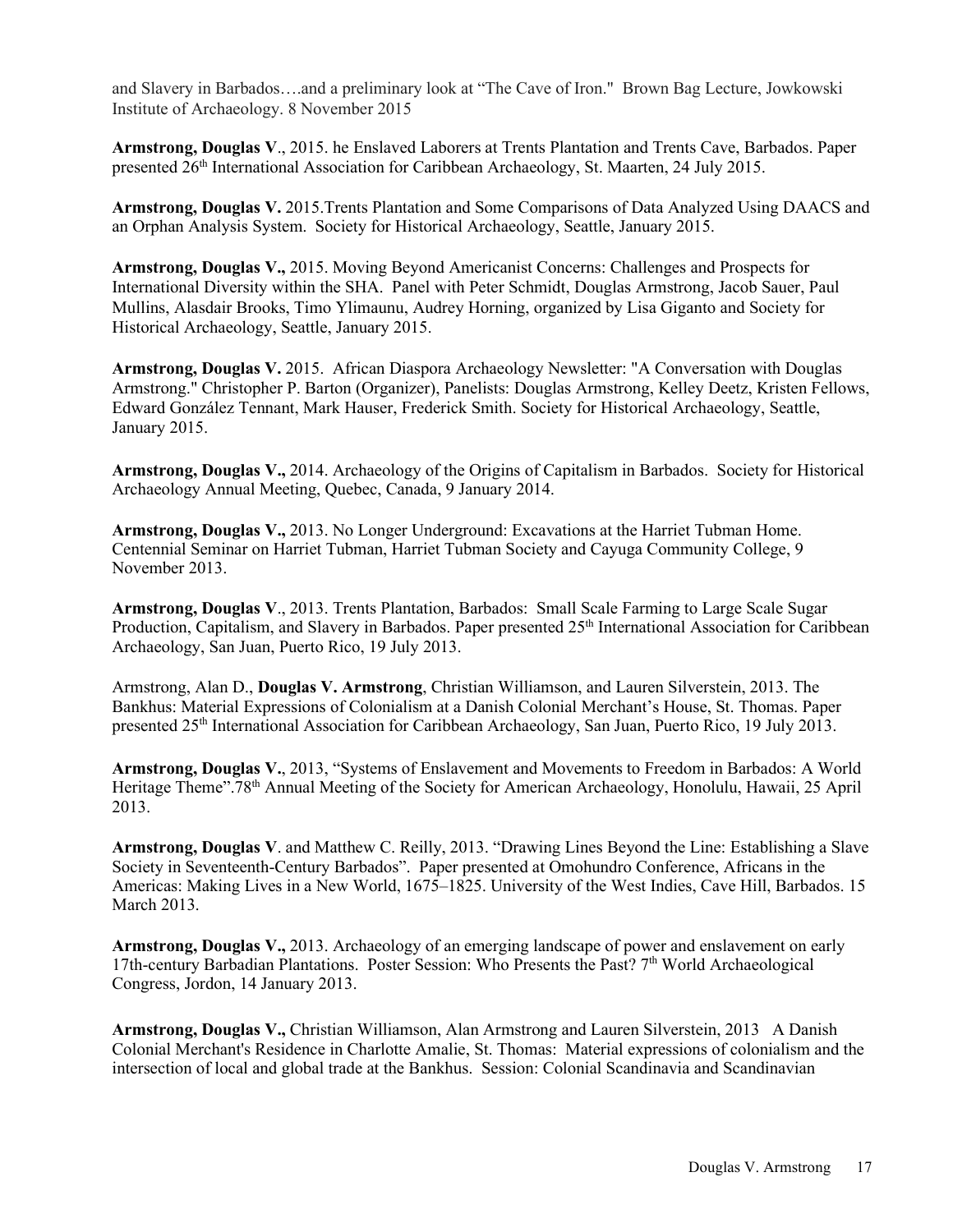Colonialism: Archaeological aspects of a forgotten past. Society for Historical Archaeology, Leicester, England, January 12, 2013.

Finch, Jonathan and **Douglas V. Armstrong**, 2013. The Cultural Landscape at Mount Plantation, Barbados: preliminary findings and future directions. In Session: British Caribbean Plantations (17501840): Cross Disciplinary Dialogues among Historians and Historical Archaeologists. Society for Historical Archaeology, Leicester, England, January 10, 2013.

**Armstrong, Douglas V.,** 2013. Session Discussant: Historical (Colonial) Archaeology in the French Départements d'Outre Mer. Review of twelve papers on French Colonial Archaology. Society for Historical Archaeology, Leicester, England, January 12, 2013. (invited)

**Armstrong, Douglas V**., 2012. The 1646 Hapcott Map and the Archaeology of Early Plantations in Barbados. History Seminar, University of the West Indies, Cave Hill, October 26, 2012. (invited)

**Armstrong, Douglas V.,** 2012. Heritage Preservation in the Caribbean. Lecture in Heritage Management Class, UWI, Cave Hill, 12, 2012, for Kevin Farmer (Director of Archaeology, Barbados Museum and Historical Society (invited)

**Armstrong, Douglas V**., 2012. Archaeology at the Harriet Tubman Home: An African American's Legacy of Freedom Won and Care Provided. Conference "Archaeology of colonial slavery"/colloque « Archéologie de l'esclavage colonial. Paris, Musée du Quai Branly, in May 9th-11<sup>th</sup>, 2012. (invited)

**Armstrong, Douglas V.,** 2011. Uncovering Inspiration: Archaeology at the Harriet Tubman Home – Plenary Presentation. Council on Northeast Historical Archaeology Conference, Utica, New York. October 23, 2011. (invited)

**Armstrong, Douglas V.,** Christian Williamson, Stephan Lenik, and Alan D. Armstrong, 2011, Networked Interaction in Complex Walled and Terraced House Compounds in the Danish West Indies. Society for Historical Archaeology Annual Conference. Austin, Texas.

**Armstrong, Douglas V.,** 2011. Invited Panel: Where Do We Go From Here? Gender and Minority Affairs at the Crossroads. Society for Historical Archaeology Annual Conference. Austin Texas, January 2011.

**Armstrong, Douglas V.,** 2011. Invited Paper: The Harriet Tubman Home and Syracuse University Archaeology: A Decade of Cooperation. Session: The public as active participants in archaeological and interpretation processes. Society for Historical Archaeology Annual Conference. Austin Texas, January 2011.

**Armstrong, Douglas V.,** 2010. Uncovering Inspiration: Archaeology of Harriet Tubman's Residence in Fleming, New York. Society for Historical Archaeology. Amelia Island, Florida, January 2010.

**Armstrong, Douglas V.** and Christian Williamson**,** 2010. Gates to Include and Divide: The Cultural Landscape of the Magens House Compound New York. Society for Historical Archaeology. Amelia Island, Florida, January 2010.

**Armstrong, Douglas V.,** 2009. Local and Global Crossroad: Archaeological Studies at the Magens House Compound, Charlotte Amalie, St. Thomas. Harewood Distinguished Professor Lecture, York University, Department of Archaeology. York, England. November 2009.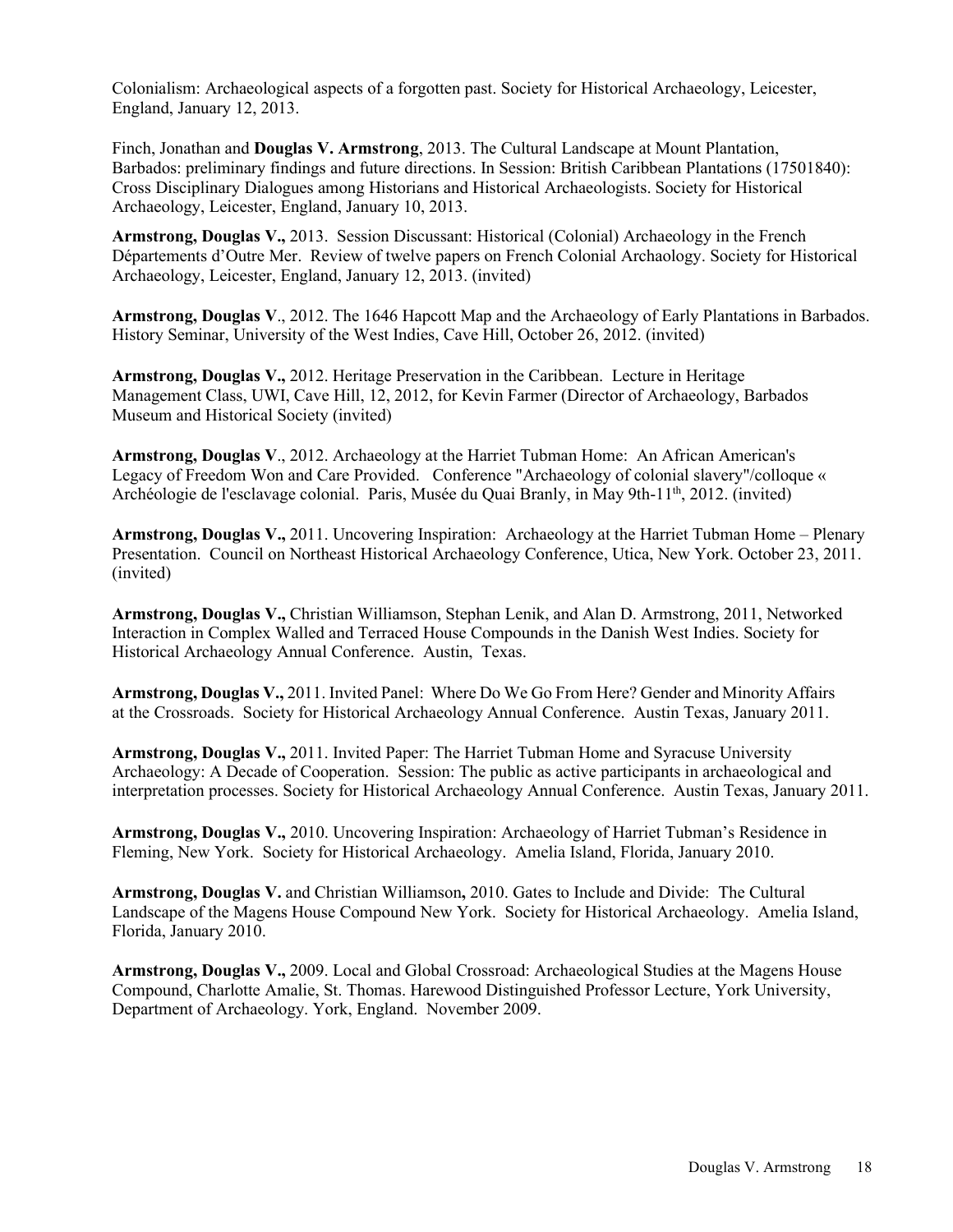**Armstrong, Douglas V.,** 2009. Paradox in Paradise: Historical Landscapes of the Danish West Indies through Maps, Paintings, and Archaeological Restoration. International Congress of Caribbean Archaeology, July 2009, Antigua, Lesser Antilles.

Armstrong, Douglas V. and Christian Williamson, 2009. A 19<sup>th</sup> Century Urban Port Town Merchants' Residence in Charlotte Amalie, St. Thomas, Virgin Islands. International Congress of Caribbean Archaeology, July 2009, Antigua, Lesser Antilles.

**Armstrong, Douglas V.,** 2009. Freedom on the Margins: Archaeological Explorations of Free Black Settlements in the Danish West Indies. Excavating the Past: Archaeological Perspectives on Black Atlantic Regional Networks. University of California, Los Angeles, April 3-5, 2009.

**Armstrong, Douglas V.,** 2009. Excavating Inspiration: Archaeology of the Harriet Tubman Home. University of South Carolina Conference: African American Archaeology of the Recent Past. Feb 28March 1, 2009.

**Armstrong, Douglas V.,** Christian Williamson and David Knight, 2008. The Magens-Pedersen Site. Session on Post-Emancipation Transitions in the African Diaspora. Society for Historical Archaeology Annual Conference, Albuquerque, New Mexico, January 2008.

Mark Hauser, Kenneth Kelly, and **Douglas V. Armstrong,** 2008. Comparisons in Plantation Management in Jamaica. Session on Community Archaeology, Society for Historical Archaeology Annual Conference, Albuquerque, New Mexico, January 2008.

**Armstrong, Douglas V.,** 2008. Uncovering Inspiration: Archaeology of Harriet Tubman's Residence in Auburn, New York, World Archaeological Congress, July 2008, Dublin, Ireland.

**Armstrong, Douglas V.,** 2007. Between Slavery and Freedom. Plenary Presentation. Theoretical Archaeology Group. York, England December 2007 (sponsored by *Antiquity*).

**Armstrong, Douglas V.,** 2007. Archaeological Perspectives on the Cultural Landscape of Slavery and Freedom. Public Plenary Presentation. World Archaeological Congress – Intercessional, Kingston, Jamaica, June 2007.

**Armstrong, Douglas V.,** Christian Williamson and David Knight**,** 2007. The Magen's-Pedersen House, Charlotte Amalie: Archaeology an Urban House Compound in the former Danish West Indies. XX Congress of the International Association of Caribbean Archaeology, Kingston. July 2007.

Lenik, Stephan and **Douglas V. Armstrong**, 2007. Interpreting the Presence of Moravian Produced Slipware Pottery at Cinnamon Bay, St. John, U. S. Virgin Islands XX Congress of the International Association of Caribbean Archaeology, Kingston. July 2007.

Lenik, Stephan and **Douglas V. Armstrong**, 2006. Moravian Slipwares in the Caribbean. Society for American Archaeology Annual Conference, San Juan, Puerto Rico, April 2006.

**Armstrong, Douglas V.,** 2006. Africans in the Caribbean Diaspora: Lessons from archaeological studies in the British and Danish Colonies in the Caribbean. La herencía afrícana en el récord arcueologío. Conferencias del mes de la arqueología 2006. Oficina Estadal de Conservacion Historica, Puerto Rico.

**Armstrong, Douglas V.**, Mark Hauser, David Knight and Kenneth Wild, 2005. A Multi-Scalar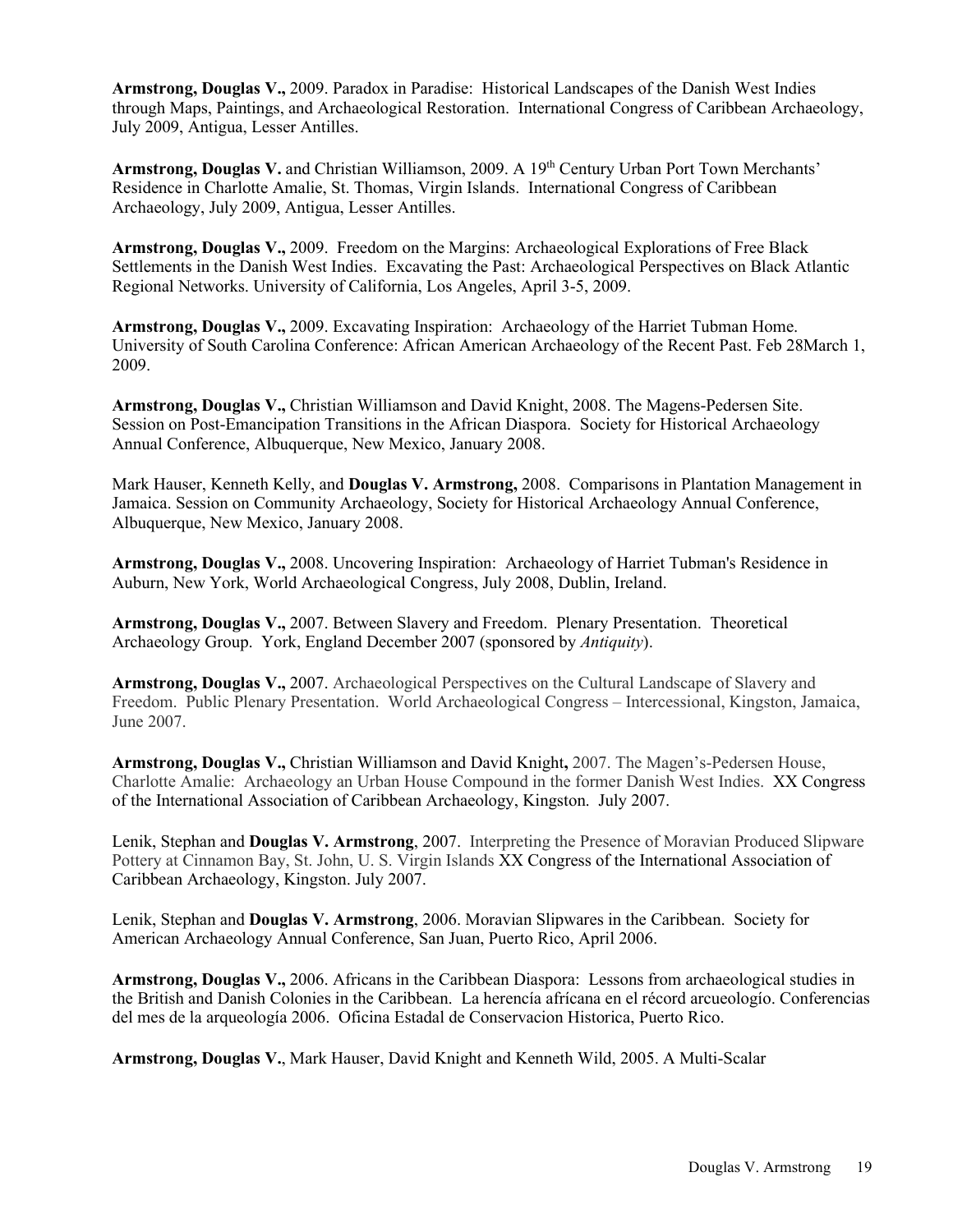Archaeological GIS and Landscape Approach to the Study of Annaberg and Cinnamon Bay Plantations, St. John, Danish West Indies. XXI Congress of the International Association for Caribbean Archaeology, Trinidad and Tobago, July 24-30, 2005.

**Armstrong, Douglas V.**, Mark Hauser and Stephan Lenik, 2005. Transitions to Freedom Expressed in Maps, *Matricals*, and Material Remains: An Archaeological GIS of Late 18<sup>th</sup> Century St. John, Danish West Indies." Nevis Conference on Plantation Slavery, Society for Post-Medieval Archaeology.

**Armstrong, Douglas V.**, Mark Hauser, Stephan Lenik and David Knight. 2005. Archaeological Assessment of Oxholm's 1780 and 1800 Maps of St. John (USVI): Exploring Transitions in the Cultural Landscape Using GIS. Society for Historical Archaeological Conference, York England.

**Armstrong, Douglas V. and** Mark Hauser, 2004. An Historic Site GIS for St. John, United States Virgin Islands. Society for Historical Archaeology Annul Meeting, St. Louis, Missouri.

**Armstrong, Douglas V.**, Mark Hauser, David Knight, 2003. The Beachhead Settlement at Cinnamon Bay, St. John: From Before Formal Colonization until the Slave Rebellion of 1733. XX Congreso International de Arquelogia del Caribe. International Association for Caribbean Archaeology. Santo Domingo, Dominican Republic, July 2003.

**Armstrong, Douglas V.** and Mark Hauser, 2003. Reassessing the Historical Landscape of St. John, USVI, using GIS. XX Congreso International de Arquelogia del Caribe. International Association for Caribbean Archaeology. Santo Domingo, Dominican Republic, July 2003.

**Armstrong, Douglas V.**, 2002. Betwixt and Between at Cinnamon Bay: Exploring the Archaeological Record of Multiple Diasporas. Society for Historical Archaeology, Providence January 2003 (also session cochair).

**Armstrong, Douglas V.**, 2001. The Emergence of Maritime Creole Community on St. John, Virgin Islands. World Archaeological Congress – Inter-Congress on the African Diaspora, Curacao, May 2001.

**Armstrong, Douglas V.**, 2001. Social Relations in a Maritime Creole Community: Networked Multifocality in the East End Community of St. John, Danish West Indies. International Congress of Caribbean Archaeology, Aruba, July 2001 (also session chair).

Armstrong, Douglas V., and Mark Hauser, 2001. An East Indian Laborers Household in 19th Century Jamaica. International Congress of Caribbean Archaeology, Aruba, July 2001.

**Armstrong, Douglas V.**, Cherly LaRoche and Gary McGowan, 2000. Syracuse, the Last Stop Before Freedom: Preserving the "Faces" of History. Society for Historical Archaeology 33rd Annual Meeting, Quebec City, Quebec, Canada. January 8, 2000.

**Armstrong, Douglas V.**, 1999. A Venue for Freedom. Society for Historical Archaeology. Salt Lake City, January 1999.

**Armstrong, Douglas V.**, 1998. The African Caribbean House Compound: Archaeological Assessment of Outdoor Living Associated with House Structures. Society of Africanist Archaeology meetings – May 1998, Syracuse.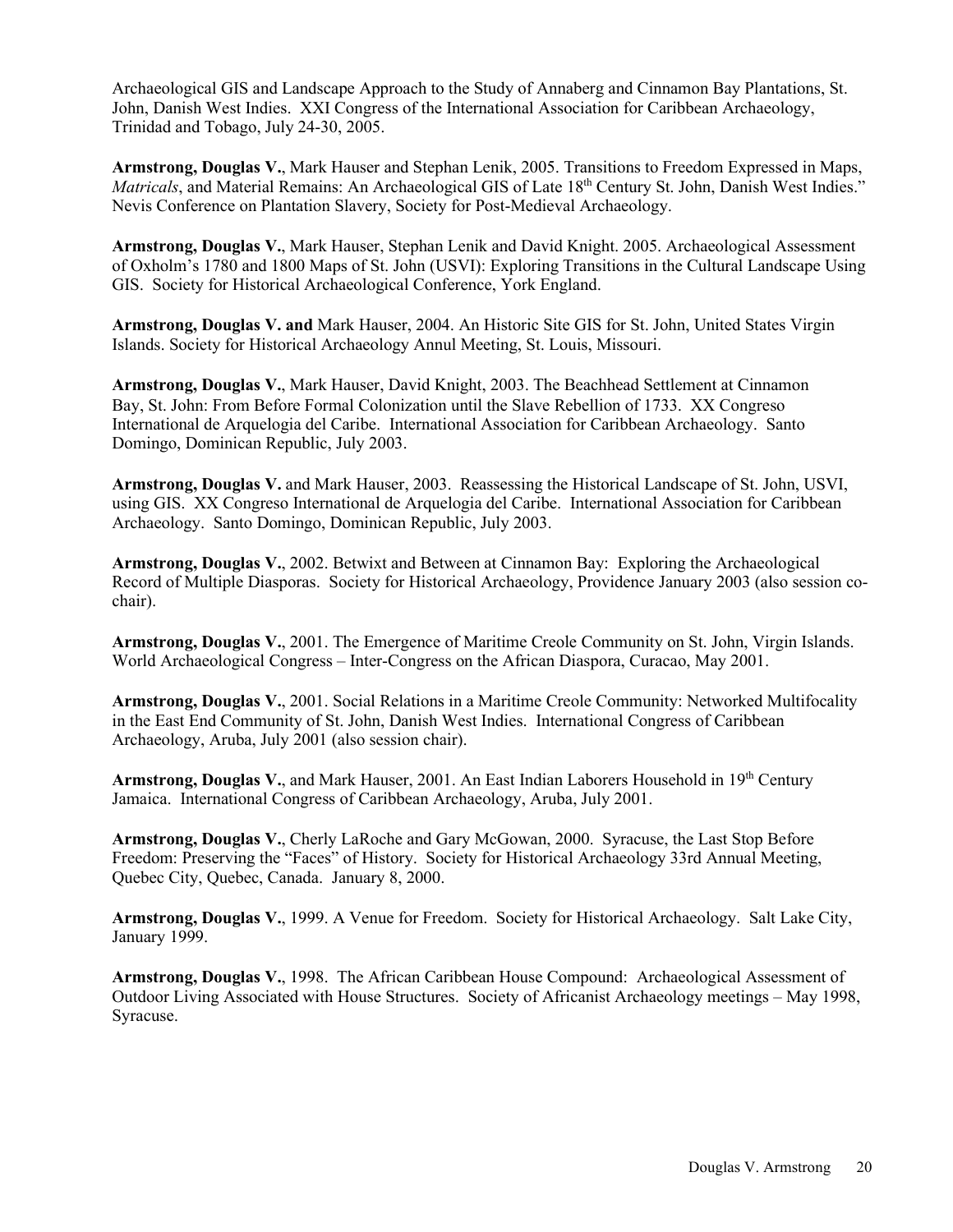**Armstrong, Douglas V.,** Douglas Pippin and Edward Carr, 1996. Maintaining Freedom at the Margins: The Archaeology of a free black community, St. John, US Virgin Islands. American Anthropological Association. San Francisco.

**Armstrong, Douglas V.** and Douglas Pippin, 1996. GPS survey of the East End Community, St. John. Society for American Archaeology.

**Armstrong, Douglas V.**, 1996. Sculpted faces from the Underground Railroad, Society for Historical Archaeology, Cincinnati.

**Armstrong, Douglas V.**, 1995. Cultural Transformation among Caribbean Slave Communities. Conference on Culture Change. Center for Archeological Investigations, Southern Illinois University. Visiting Scholars Series.

**Armstrong, Douglas V.**, 1995. African Jamaican Transformations at Seville: Functional Analysis of African Jamaican Contexts. Paper Presented at the 28th Conference on Historical and Underwater Archaeology (January 4-8, 1995). Washington D.C.

**Armstrong, Douglas V.**, 1994. African Jamaican burial practices at Seville. Society for Historical Archaeology Vancouver, B.C. January 8, 1994. (Session Chair - African American Archaeology).

**Armstrong, Douglas V.** and Kenneth Kelly, 1992. Cultural Transformations at Seville: An Archaeological Study of Plantation Slavery in Jamaica. Society for Historical Archaeology, Kingston, Jamaica (Conference Chair, Session Co-Chair with Kofi Agorsah).

**Armstrong, Douglas V.**, 1991. Processes of Change and Patterns of Meaning in a Jamaican Slave Village. Society for American Archaeology, New Orleans.

**Armstrong, Douglas V.**, 1990. Settlement patterns in a Jamaican Slave Village, Seville Estate, St. Ann's Bay, Jamaica. Society for Historical Archaeology. Tucson, Arizona, January 1990.

**Armstrong, Douglas V.**, 1990 A Decade of Research on African Jamaican Plantation Life. Paper Presented at an Archaeological Conference of the Jamaica National Heritage Trust. Kingston, Jamaica, June 1990.

**Courses Taught At Syracuse University** (number of times; C=created course)

Introduction to Archaeology (7) Historical Archaeology (23; C) Archaeological Method and Theory (7; C) North American Archaeology (2) Caribbean Archaeology (10; C) Historical Archaeology in the Caribbean (1; C) Public Policy Archaeology (16; C) Archaeological Theory (15: C) Anthropological Archaeology (14; C) Method and Theory in Archaeology (10, C) Laboratory Analysis in Archaeology (10; C) Archaeological Field Methods (27; C) Advanced Archaeological Field Methods (28: C) Archaeological Field Studies- Mud Lock (2; C)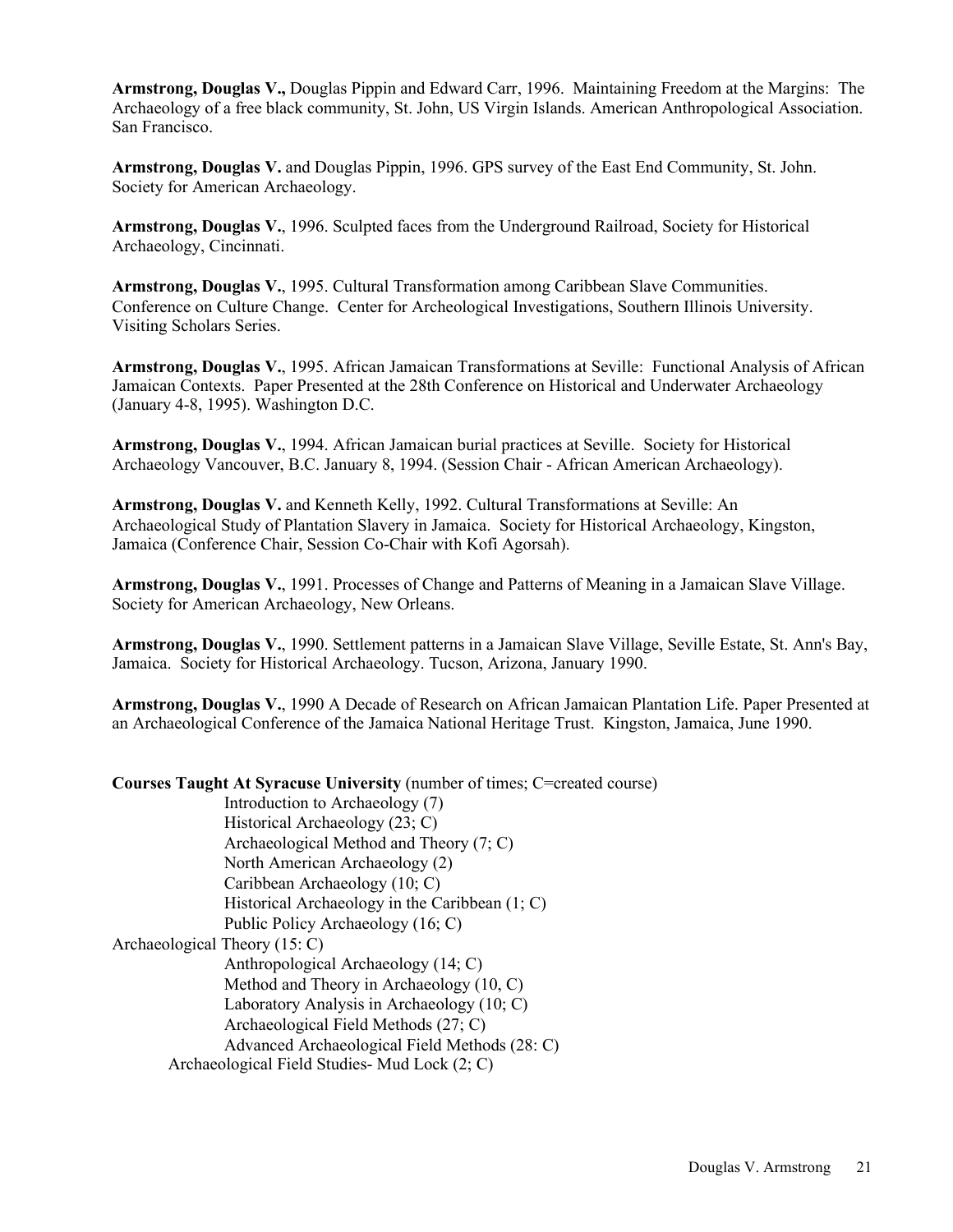Archaeological Field Studies- Chittenango (1; C) Archaeological Field Studies- Jamaica (6; C) Archaeological Field Studies- Barbados (3; C) Archaeological Field Studies- St. John (8; C) Archaeological Field Studies- Tubman (13; C) Archaeological Field Studies – St. Thomas (6, C) Honors Archaeology Seminar (9; C) Honors- Introduction to Archaeology (11; C) Honors- Historical Archaeology (11, C) Honors- Freshman Seminar (4) Freshman Forum (6) Professionalism in Anthropology (2: co-C) World Heritage: Cultural and Natural Sites ( 6; C)

#### **Courses Taught At other institutions:**

Culture History - UCLA World Prehistory - UCLA Archaeological Research Design - UCLA Laboratory Analysis - UCLA Archaeological Field Course at San Clemente Island - UCLA Archaeological Field Course at Mission Soledad – UCLA (4) First Archaeological Field Training Program- University of the West

Indies/JNHT

# **PROFESSIONAL SERVICE Offices, Committees, Boards (professional and community)**  Society for Historical Archaeology Presidential Officer (2000-2003; elected): Immediate Past President (2002-2003); President (2001-2002); President Elect (2000-2001). Board of Directors (1993-1996) - elected. Committees: Professional Standards Committee (1994-6; 2000-2002) Awards Committee (2003 - 2008t) Budget Committee (1993-6. 2000-2002) Membership Committee (1995-1998, Chair 1996) Conference Coordinating Committee (1991-1995) Chair, Subcommittee on Publications Reduction (1994-5) Chair, Annual Conference of the Society of Historical and Underwater Archaeology, 1992 (Kingston, Jamaica). UNESCO Committee (2000-2018) New York Archaeological Council - elected Public Policy Committee (1993-5) Archaeology Week - Public Relations Committee (1992-1994). Coordinator/Host for Quarterly Meetings 1990, 1992, 1995 Syracuse Landmark Preservation Board -Board Member (1993-1996) – appointed by Mayor to represent PACNY -Vice Chair (1996) – elected by board Preservation Association of Central New York President 1997-2002 - elected Board of Directors 1995-2005 – elected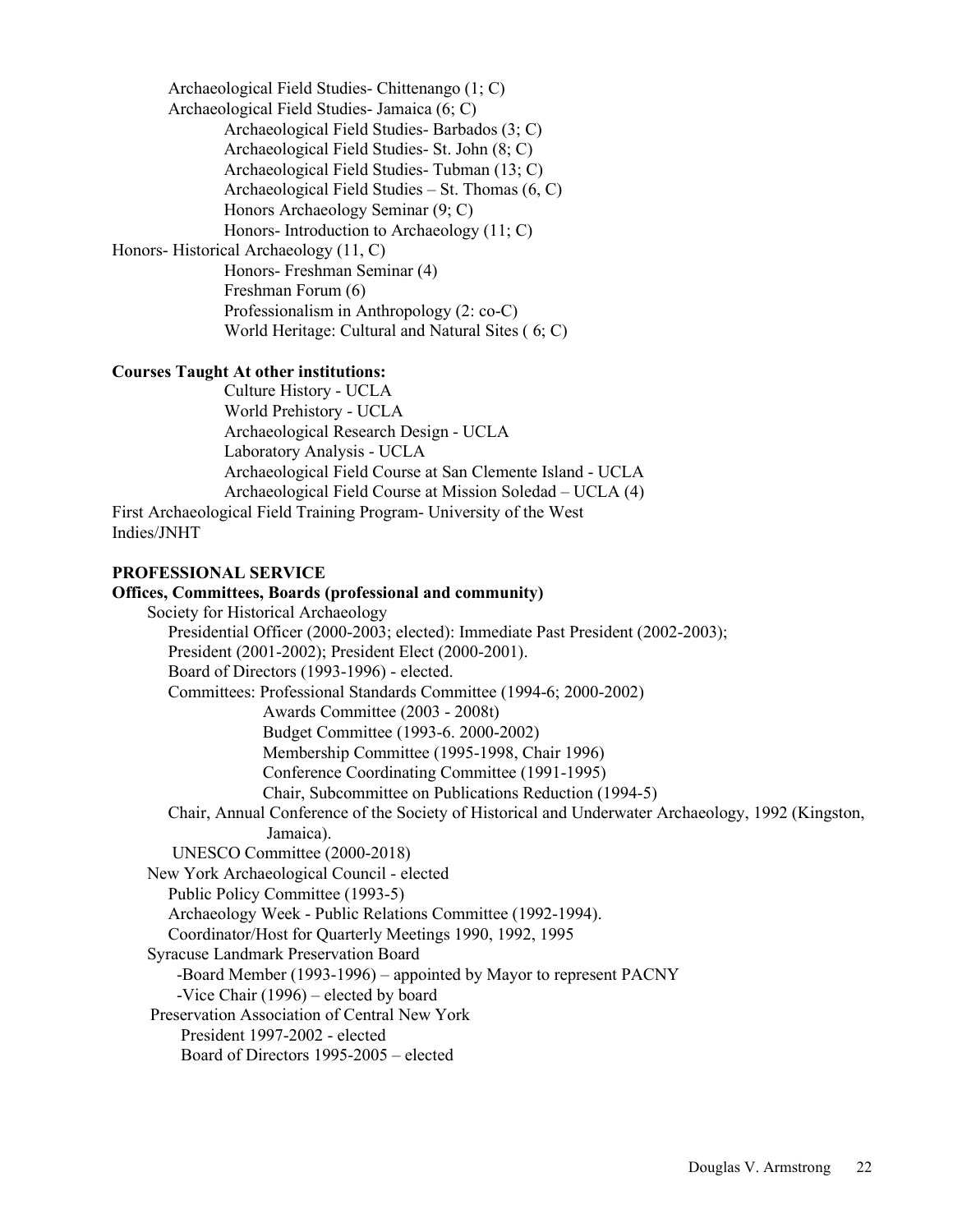Onondaga Historical Society

Board of Directors (1997-2002, elected).

Bicentennial time capsule committee 1994.

Archives Collections Management Committees

City of Syracuse - Sesquicentennial Committee (1997-1998)

New York State Archaeological Association - Beauchamp Chapter

Onondaga County – Legislature: Freedom Trail Commission – Commissioner (1998-2000)

Onondaga County Parks Mud Lock Excavations (1988-1990). and community

Weekends. Advisor to plans for the St. Marie Restoration Project (1989)

"Faces" Task Force: Co-Chair: Committee to retain and conserve Wesleyan Methodist Church "clay faces". (community activism; raised \$250,000 to conserve African American art; developed "Freedom Trail" signage; set stage for "Freedom Trail Exhibit at the Onondaga Historical Association; c-wrote Onondaga Freedom Trail legislation).

Nottingham High School Athletic and Arts Facilities Committee (Chair, 2005-2007); raised

\$7.5 million for athletic, auditorium and arts and facilities for inner city school, project successfully completed in 2008).

Kongens Quarter Historical Trust, Board of Directors, St. Thomas, USVI (2009-2012)

#### **Editorial Boards**

*International Journal of Historical Archaeology -* Plenum Press (founding -2010) *Caribbean Archaeology, University Press of Florida* (an on line Journal) - (founding-present) *Journal of African Diaspora Archaeology and Heritage*. (founding – present)

#### Peer Review for Research Proposals -

Ford Foundation Diversity Fellowships – Pre-Doctoral, Doctoral, Post-Doctoral Fellowships 1998-2001, 2003, chair Anthropology Panel 2004-2006

National Endowment for the Humanities Archaeology Panel - 1993

#### Reviewer:

ACLS grant proposal reviewer (2016-2019) National Research Council; National Endowment for the Humanities – Interpretive; National Endowment for the Humanities – Museums; National Science Foundation; National Geographic Society; Center for Field Research; Wenner-Gren Foundation; American Philosophical Society; National Museum – Smithsonian; American Anthropologist; Historical Archaeology; Memoirs of the

Carnegie Institute; Current Anthropology; Journal of Field Archaeology; Archaeology Magazine; Mayfield Publishing

# Professional Service to the University

#### **University Committees/Service**

University Senate (1996-1998; 2002-2018 - elected) Presiding Chair, University Senate – elected (1997-1998; Spring 2014, Fall 2014) Agenda Committee – elected (1996-1998, 2011-2015) Research Committee (2006-2009) Diversity Committee (1999-2005) Senate Reapportionment Committee (Chair, 1999; 2011) Chancellor's Committee on Diversity 2000-2004 Chancellor's Committee on Sexual Violence 2014 to present Vice- Chancellor's Committee on Space Planning (1999-2000) University Fulbright Coordinator (IIE and Fulbright Hays) 2001-.2006 University Honors Program Board: 1990-1992, 1999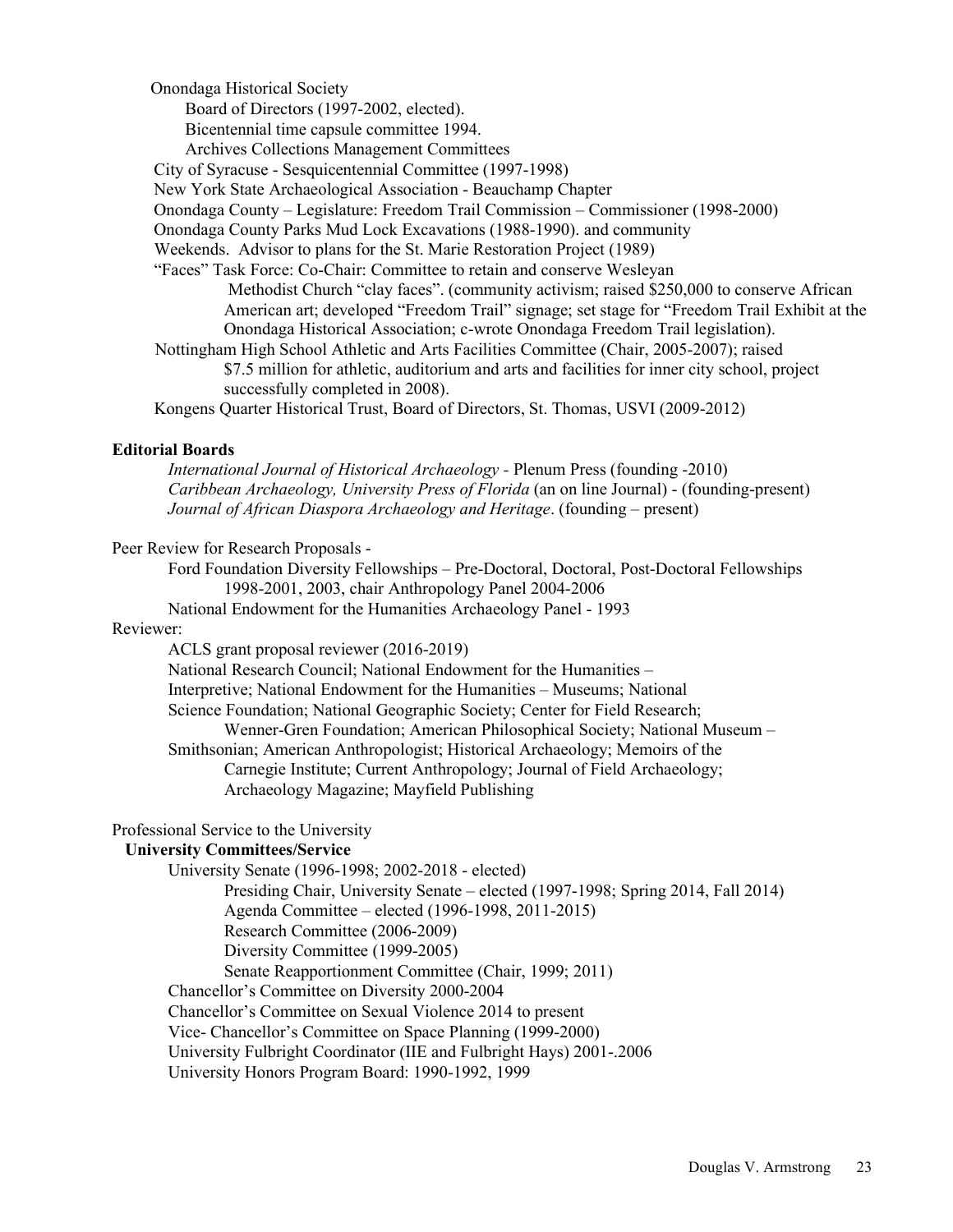Committee on the Condition of Women: 1991-1992 **College of Arts and Sciences** Academic Committee – College of Arts and Sciences (1997-2000), Chair, Academic Committee (1997-1998) Admissions (A&S): 1990-1991 Curriculum Committee (A&S), 2011-2012) Faculty Council (A&S): 1990-1992, 2003-2005, 2016-2018 Syracuse University Chairs Coordinating Committee (1996-1998) Syracuse University Chairs Conference, Colgate College (Co-Coordinator of 1997) Freshman Advisor (A&S): 1986-1990, 1992-1994, 2001-2002 Tenure and Promotions (A&S): 1989-1990 **Maxwell School (College) Committees** Faculty Council (Maxwell School – founding council 2011-2012, elected 2017-2000; President of Council 2017-2018) Maxwell II Committee (1991-1992) – plans for Eggers Hall, constructed in 1995. Maxwell Computer committees (1990-1992; 1994-1996) Graduate Directors Committee (1993-1995, 2015-2017) Faculty Search Committees: History -3; Geography - 5 Future Professorate Program- Coordinator for Maxwell Future Professorate Program- Coordinator for Anthropology Fall Fridays (1991-1993) Moynihan Award Committee (1990) Maxwell Graduate Assistantship Committee (now Deans Summer Stipend): 1990 Roscoe-Martin Award Committee (2006-2012, Chair 2008-2009**)** Maxwell Signature Program Committee (2010**-**2011) Maxwell / Arts and Science "White Paper" Relationship Committee (2010) **Anthropology Department Committees/Responsibilities** Chair (1995-2000; 2017-present) Graduate Director (1993-1995, 2015-2017) Undergraduate Director (1991-1993; 2005-2006; 2008-2015) Graduate Committee (1992-1999; 2001-2004, 2007-2010; 2013-2017) Designed archaeology laboratories in Maxwell Hall: (1992-1994) Acting Chair (Jan-Feb. 1994) Assessment Committee (Chair, 2002-2004) Advisor to the University Honors Program (1988-1996) Advisor to Lambda Alpha (1989-present) – founded chapter Tenure Review committee (Chair, 1993) Salary committee (elected): 1990, 1992, 1993, 1996-2000, 2002-2011, 2013-2016 Curriculum Committee (1991-1993) Honors Advisor (1988- 1996, 2009-2017). Lambda Alpha Advisor (1990-2017) Anthropology Club Advisor (1988-1994, 2005-2006, 2007-2017) Designed archaeology laboratory-Bowne Hall (1988). Committee to reorganize Anthropology Minor (1987) Reorganization of Graduate Requirements (1996, 2002) Internal Review Committee (Chair, 2009-2010) Procedures Review Committee (2010-2011)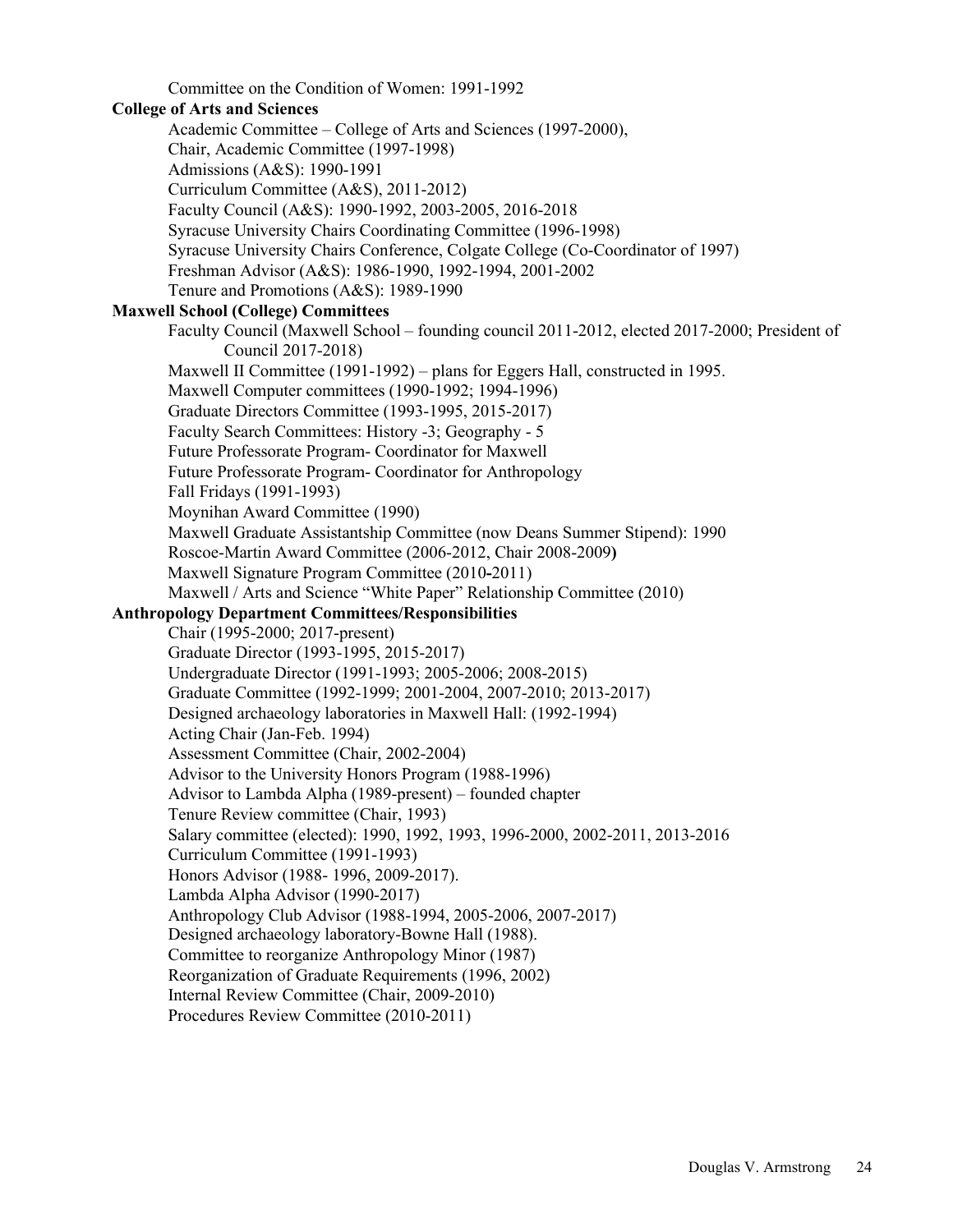#### **Professional Organizations**

Society for Historical Archaeology Society for American Archaeology American Anthropological Association Jamaican Archaeological Society International Congress of Caribbean Archaeologists New York Archaeological Council (Elected) Beauchamp Chapter: New York Archaeological Association World Archaeological Congress Virgin Islands Archaeological Association (fellow) Register of Professional Archaeologists

#### **Principal Research - Projects Directed**

**2013-present –** Barbados Early Plantations Archaeological Research Project. *Barbados Early Plantations Archaeological Research Project.* Archaeological investigation of early plantations in Barbados. Since 2013 this project has focused on Trents Plantation, one of five of the original colonial farms established with the settlement of Barbados in 1627. This study examines the shift from small scale farms to complex sugar estates and the shift to large scale agro-industry, capitalism, and slavery (the shift from a reliance on indentured laborers from Europe to enslaved laborers from Africa.

**2018- present Co-Director** (with Mark Hauser, Diane Wallman, Kenneth Kelly, and Lennox Honychurch). The La Soye Archaeological Project. Early contact and interaction site at La Soye Bay, Dominica.

**1998-present P.I. / Project Director –** Harriet Tubman Archaeological Project (Syracuse University in cooperation with the Harriet Tubman Home and the African Methodist Episcopal Zion Church. First phase excavations at John Brown Hall completed in 1999. Currently carrying out a Phase 1A-Phase1B study of the entire 32-acre property prior to site Development. Numerous excavations at various features, buildings and contexts at the site. Most recent study is an ongoing examination of the AME Parsonage and Church (November 2019 field work and current analysis).

**2009-2011 Co-PI (with Jon Finch) -** Bilateral Influences in the Barbados and Yorkshire Landscapes. A cooperative research project of York University, Syracuse University, The Harewood House and the Barbados Museum and Historical Society.

**2007-2013 P.I. / Project Director –** Kongens Quarter Archaeological Project, Blackbeard's Hill, Charlotte Amalie, St. Thomas. Syracuse University. Approved research plan on file with the SHPO. Funding from the Kongens Quarter Heritage Trust. St. Thomas. The Magen House and Bankhus Urban house compounds. Continued affiliation with Kongens Quarter through 2017 (most recent related publication 2019)

**1999- 2008 - P.I. / Project Director –** Cinnamon Bay and GIS Archaeological Projects, Syracuse University in cooperation with the National Park Service. Multi-year cooperative agreement with the NPS involving both excavation and internships for students).

**1995-2000 P.I. / Project Director (with LouAnn Wurst)-** Central New York Site File and GIS Project (ISTEA Project-Syracuse University- Sponsored by the New York State Department of Park, Recreation, and Historic Preservation and the New York DOT.